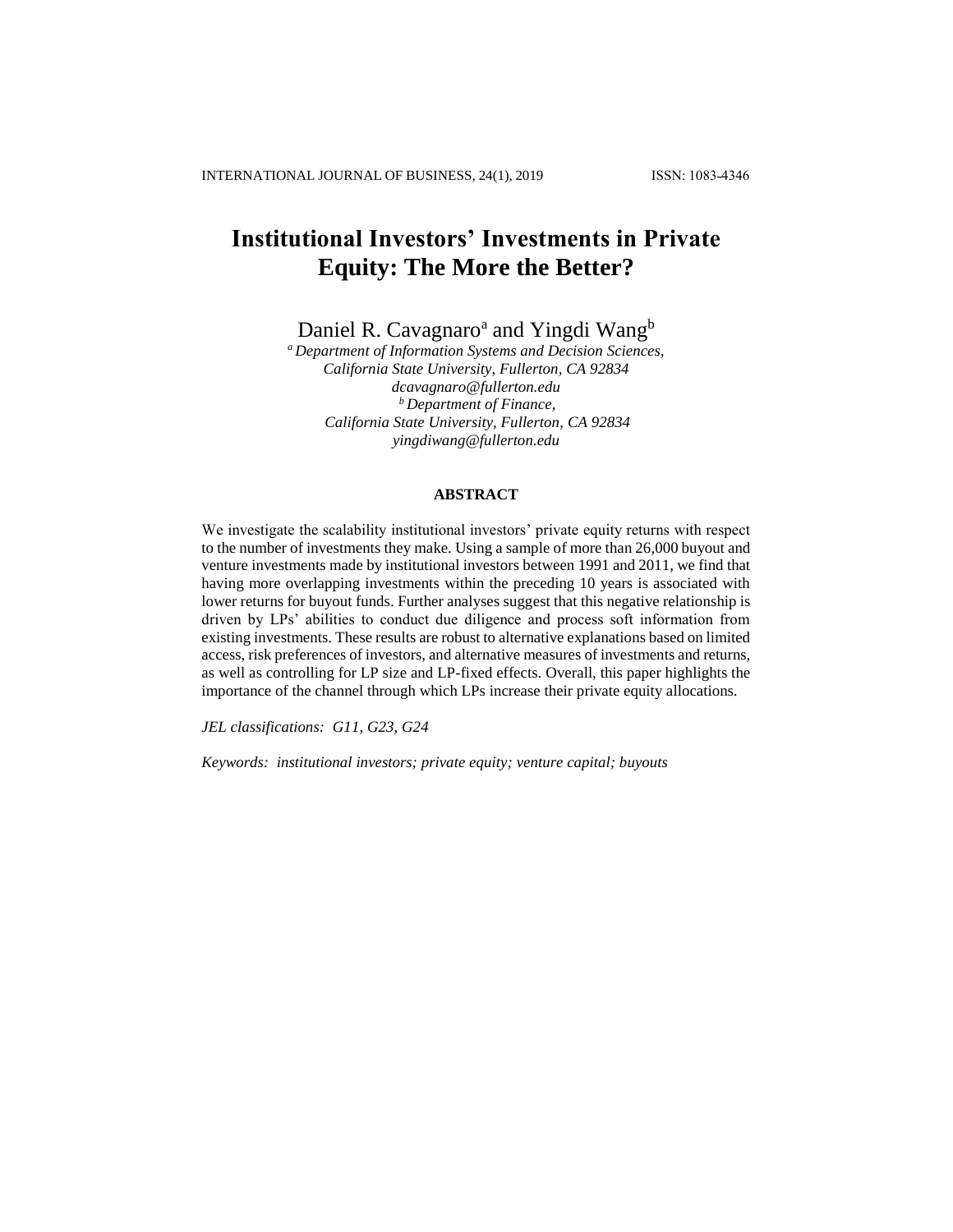### **I. INTRODUCTION**

The private equity market has experienced dramatic growth over the last three decades. In 1990, less than \$14.5 billion were raised by just over 100 funds. In 2017, over \$800 billion of assets were raised by more than 1700 funds. Much of this growth has been driven by institutional investors. For example, endowments consistently allocated more than 20% of their portfolios to private equity between 2015 and  $2017<sup>1</sup>$  making private equity returns economically important for these institutions' funding levels. Investor attitudes suggest that this trend will continue for at least the near term.<sup>2</sup> A Preqin survey of 550 institutional investors conducted in December 2017 finds that 37% of investors intend to commit more capital to private equity funds than they did in the past year. $3\frac{53}{%}$ of those surveyed plan to increase their allocation to the asset class over the long term, whereas only 4% plan to decrease their allocation. As part of increasing their allocations, 35% of investors expect to increase their number of general partner (GP) relationships in the next two years, resulting in more overlapping investments.

In this paper, we investigate the scalability of institutional investors' returns with respect to investing in more funds. Although pensions with larger allocations to private equity may benefit from economies of scale (Dyck and Pomorski, 2015), making more overlapping investments may put downward pressure on returns due to several inherent challenges in private equity investment. One of these challenges is the difficulty in identifying promising opportunities due to the high variation in private equity fund returns. The difference between the returns of top and bottom quartile funds is approximately 19% internal rate of return (IRR) over the years, and returns are noisy in identifying skilled GPs (Korteweg and Sorensen, 2017). As a result, there is also high variation in average returns of limited partners (LPs) (Cavagnaro et al., 2018). Furthermore, given the dispersion and noise of returns, LPs cannot rely on only hard information such as track record to evaluate the GPs' performance. They must conduct rigorous due diligence and make judgements using soft information.<sup>4</sup> Dyck and Pomorski (2015) find that pensions with higher allocations to private equity outperform due to their greater ability to carry out such tasks. However, it is uncertain whether this outperformance could be sustained with more GP partnerships due to the non-mechanical nature of the process. Finally, several studies have documented the so-called moneychasing-deals phenomenon. Returns are generally lower during years in which more money is allocated to private equity (Gompers and Lerner, 2000; Kaplan and Schoar, 2005; Kaplan and Stromberg, 2009). Thus, holding all else equal, increasing allocations to private equity by investing in more funds could result in lower returns.

The challenges described above raise questions about the potential to maintain high returns on an increasing number of overlapping investments. We hypothesize that investing in more overlapping funds, as opposed to making larger investments in the same number of funds, could negatively impact returns by reducing an LP's ability to carry out the requisite information processing for identifying the most promising opportunities. That is, with fixed resources to devote to investment selection, LPs investing in many funds over a short period would have lower returns, on average, than other LPs operating on the same scale with relatively few investments during the same time period.

We use LP investment-level data obtained from Prequin to test whether having more investments in private equity is associated with lower returns. We define the "10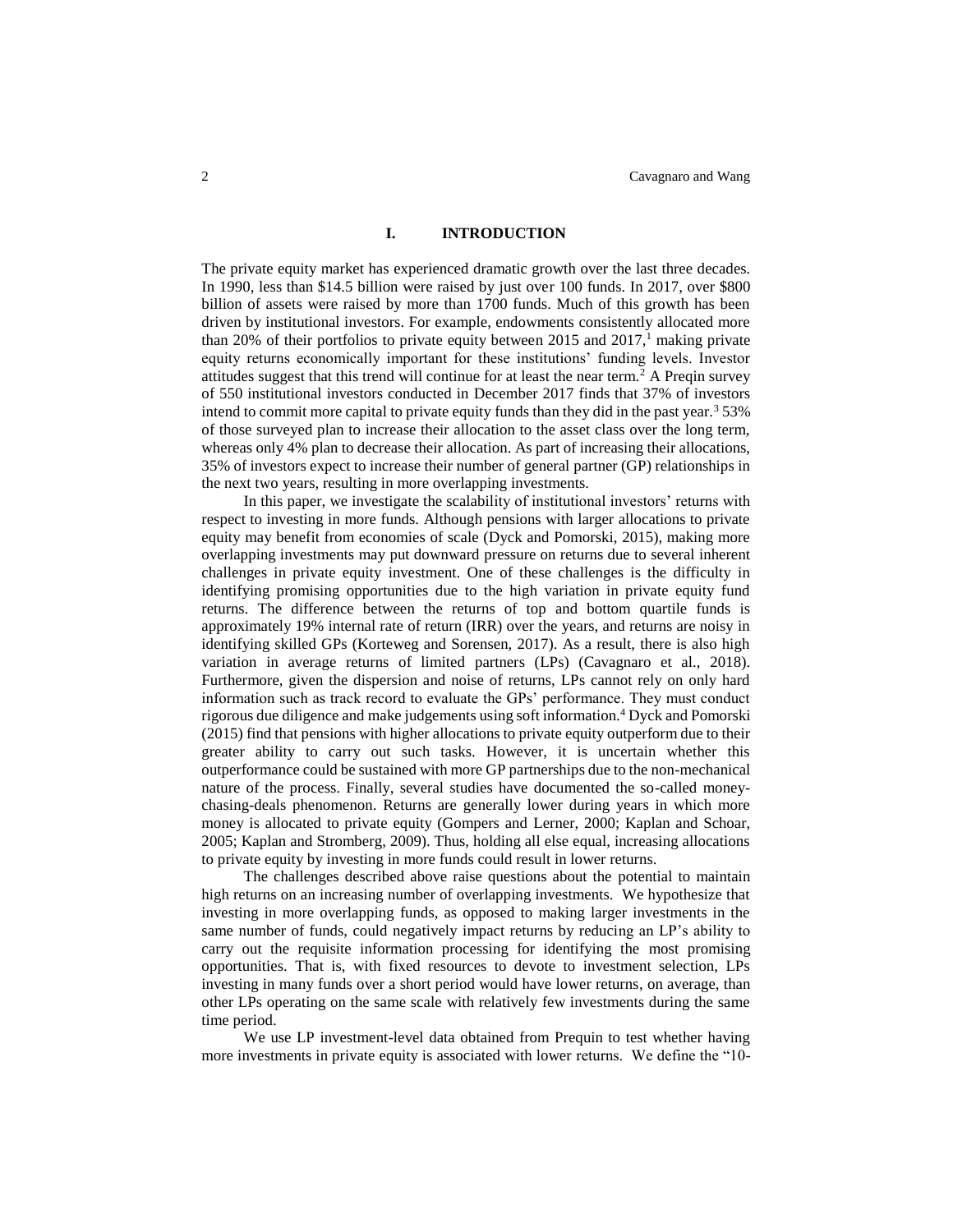year investment count" for a given LP's investment in a given fund as the number of investments initiated by that LP within ten years prior to the vintage year for that fund. The ten year window reflects the average lifetime of a fund, from initiation to liquidation, during which time the investment would require attention from the LP. Our hypothesis implies that LP-investments with a higher investment count would have lower returns, on average, than those with a lower investment count. We find that performance is negatively related to the 10-year investment count for buyout funds, but not for venture funds. For buyout funds, the relationship is also significantly concave. The predicted decrease in return associated with increasing the 10-year investment count from one to eight is approximately 0.74% IRR. Additional increases in the 10-year investment count further decrease buyout IRRs, although at a slower rate. These relationships hold when we measure performance both in terms of IRR and fund multiple and when we consider LP's average size-weighted returns for a vintage year.

We then explore whether this negative relationship among buyout funds could be driven by LPs' worse ability to process information when they have more overlapping investments, focusing first on due diligence and then on soft information. If the negative relationship is driven by limitations on LPs' ability to conduct due diligence, then it should be more pronounced among investments that require greater due diligence, such as those in the first fund raised by a new GP or those in which the LP has no previous relationship with the GP. It should also be less pronounced among investments that require less due diligence, such as those in which the LP has invested in a previous fund raised by the same GP. Indeed, we find just such a pattern when we rerun our analysis on these subsets of investments. The results are consistent with the notion that LPs are not able to conduct due diligence as effectively, on average, when they have higher investment counts, leading to lower returns.

To investigate whether making more investments could also harm LPs' abilities to process soft information, we examine LPs' reinvestment decisions.<sup>5</sup> Hochberg et al. (2013) show that LPs capture soft information about GPs' skill from investing in a fund. Presumably, LPs who are better at processing that private, soft information would tend to reinvest in funds that subsequently perform well and abandon those that subsequently perform poorly. Therefore, we follow Lerner et al. (2007) and Sensoy et al. (2014) and study the returns of follow-on funds that LPs either reinvested in or abandoned. We divide our sample of investments into quartiles based the 10-year investment count and examine the average returns of reinvested and abandoned funds for each quartile. We find that, among investments in the top quartile of investment count, the abandoned follow-on funds perform better than the reinvested follow-on funds, on average. This means that LPs with many overlapping investments tend to abandon funds that subsequently do well and reinvest in funds that subsequently do poorly. The pattern is reversed for investments in the bottom quartile of investment count, suggesting that LPs with fewer overlapping investments make better reinvestment decisions. In general, higher 10-year investment counts are associated with worse performance of reinvested funds and better performance of abandoned funds. This pattern holds for all funds, venture funds, and buyout funds. Taken together, these results suggest that LPs with more overlapping investments do worse at processing soft information acquired from existing investments.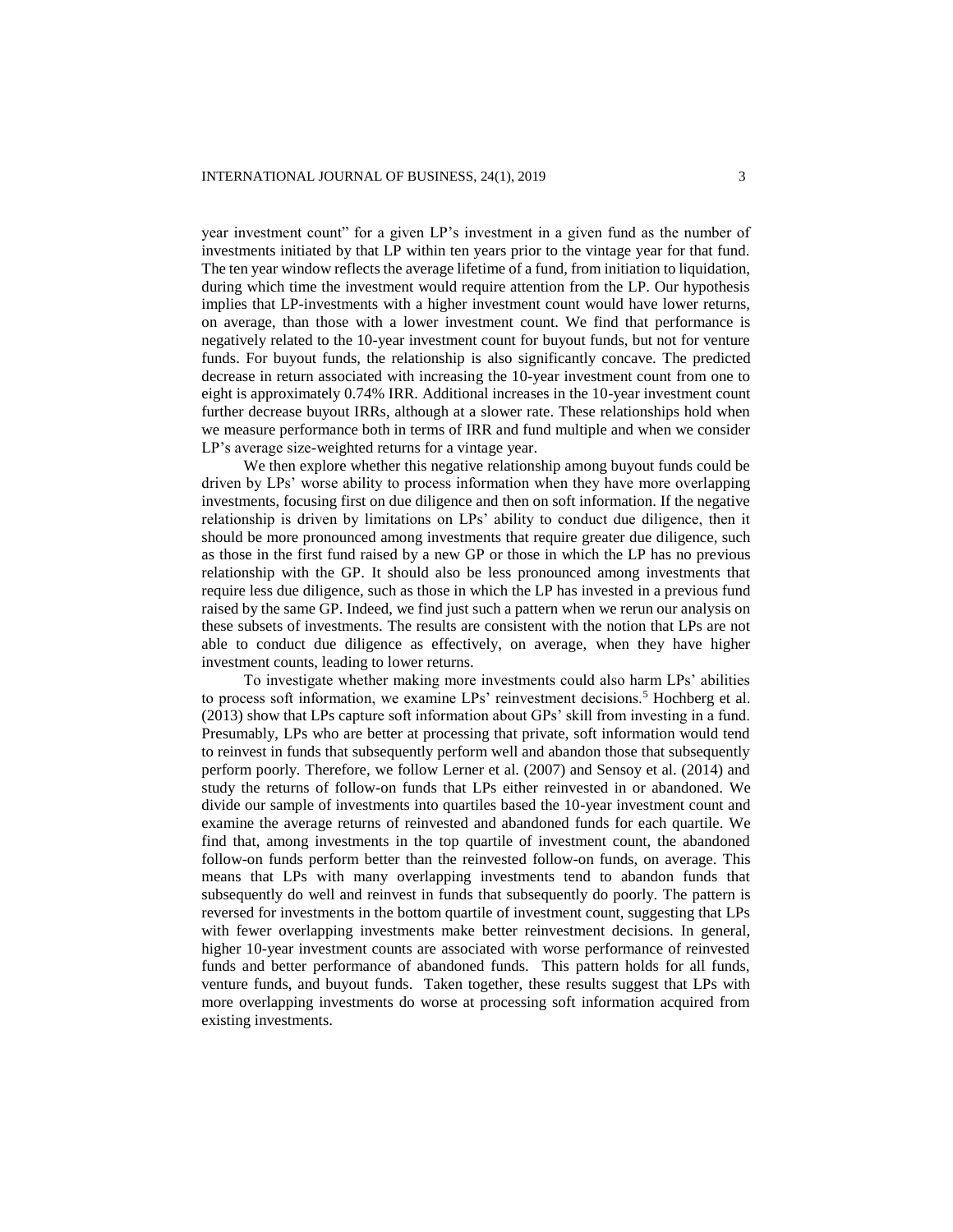It is possible that making more investments helps LPs' future performance by giving them experience and information advantages. Therefore, we re-run our tests using lag investment counts as of prior investments' vintage years. We do not find any evidence that making more investments helps LPs outperform in the future.

We also explore a number of alternative hypotheses and measures related to the empirical patterns we document. For one, since our data does not contain time-varying LP size, we cannot control for size directly in our analyses. To mitigate concerns that the 10-year investment count is merely a proxy for size, we run a correlation analysis for the one year that we do have LP size information. We find that the correlation between size and investment count on this subsample is just 0.38. We further create proxies to capture LP size and the time-varying aspect of it. We find that the negative relationship between investment counts and returns for buyout funds remains significant even after controlling for size proxies.

Differential access could be another alternative explanation for our results. Sensoy et al. (2014) show that LP types are associated with different access to funds, which leads to different LP-type performance. However, it is unlikely that our results are driven by LPs' differential access to high-performing funds because all of our empirical specifications include LP-type fixed effects. In addition, our results using a subsample of first-time funds, which are less likely to have an access problem, show an even larger negative relationship between investment counts and returns for buyout funds.

Our results are also unlikely to be driven by LPs' risk preferences. In addition to controlling for fund risks in our regressions, we follow Andonov et al. (2017) and Cavagnaro et al. (2018) in using a "value-at-risk" analysis to examine the distribution of average excess returns across LP quartiles based on their investment counts. We find very little difference across LP quartiles at the bottom 10% of their buyout return distribution. In other words, LPs with fewer overlapping investments do not experience the lower lows that would be expected if they were achieving their higher average returns by investing in more risky funds.

To absorb other variations at the LP level, we further include LP fixed effects for the subsample of LPs with at least four investments. Our conclusions do not change with the inclusion of these fixed effects. Our results are also robust to using a five year window to measure the investment count, excluding LPs with only one investment, and dropping the financial crisis and post-crisis time period.

This paper relates to previous work on institutional investors' private equity performance. Research on this topic has been limited by data availability, although a few papers have shown that LPs' performances differ systematically. First, Performance differs across LP types. Lerner et al. (2007) find that endowments outperformed in the 1990's, but their outperformance did not last into the 2000's as the industry matured (Sensoy et al., 2014). Hochberg and Rauh (2013) and Andonov et al. (2017) show that public pension funds face more political pressure and receive lower returns. Barber et al. (2018) further show that some LP types are more pressured to invest in impact venture funds that lower their returns. Second, in addition to type, some LPs systematically outperform others due to their skill at targeting funds raised by the best GPs (Cavagnaro et al., 2018). Lastly, large investors are better at conducting due diligence (Da Rin and Phillipou, 2014), and larger pension funds receive higher returns than smaller ones (Dyck and Pomorski, 2014). Our results add to these findings by suggesting that making more overlapping investments is associated with worse returns on buyout funds due to the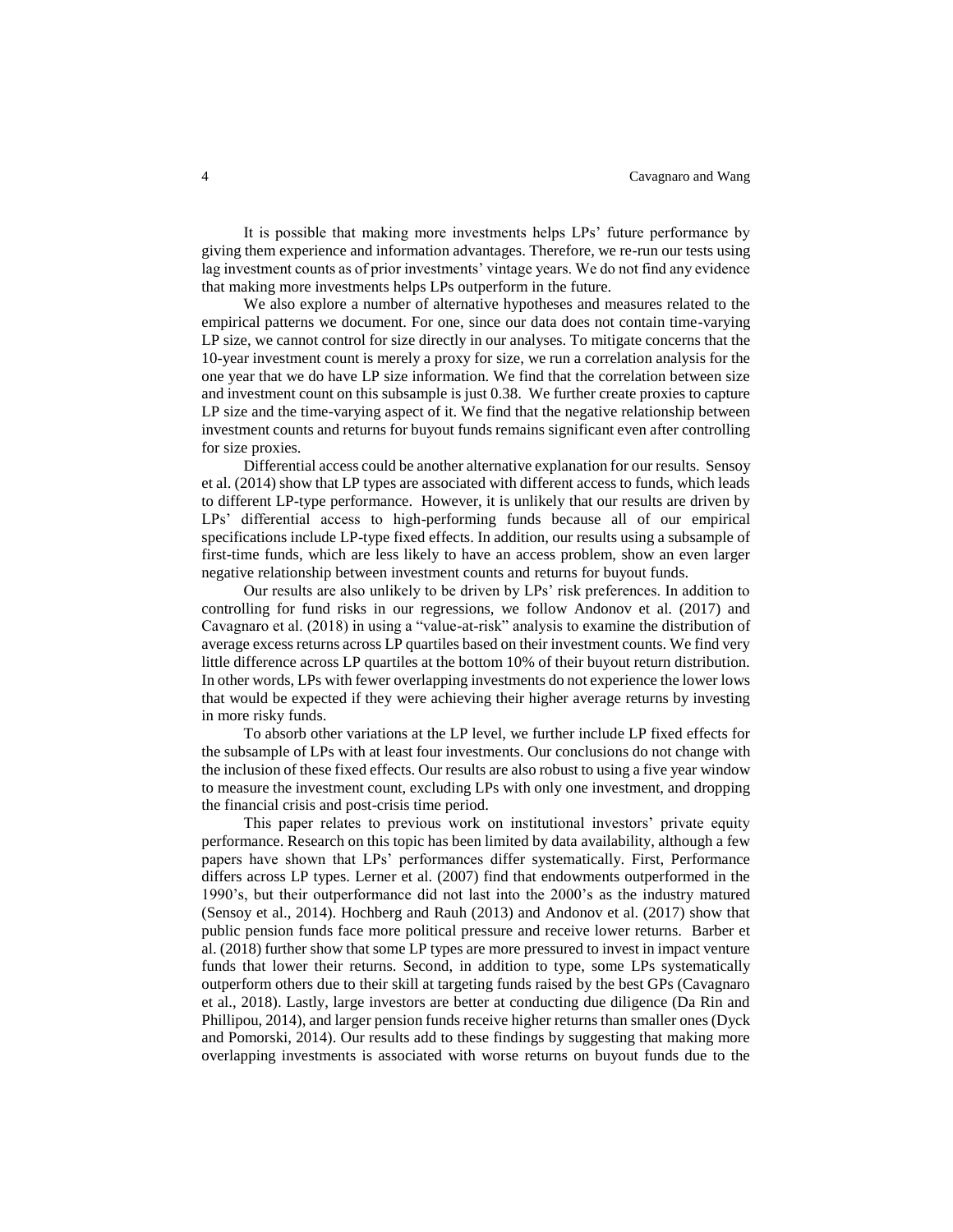impact on LPs' ability to conduct due diligence and process soft information from existing GP partnerships.

More generally, this paper contributes to the literature on investment performance and scale. Studies have found diseconomies of scale in mutual funds and hedge funds (e.g., Chen et al., 2004; Polet and Wilson, 2008; Fung et al., 2008). Although Metrick and Yasuda (2010) find results suggesting that buyout fund returns are more scalable than venture fund returns, Lopez-de-Silanes et al. (2012) show that making more simultaneous investments lowers private equity firms' returns. These paper looks at investments made at the GP level, while our paper is about LP investments. Dyck and Pomorski (2015) find economies of scale for pensions' private equity investments. Our results call into question the scalability of LPs' returns from increasing the number of GP partnerships without devoting more resources to identifying promising investments.

The rest of the paper is organized as follows. Section II describes the sample. Section III presents the main empirical results on investment count and performance. Section IV explores information processing as an explanation for the main results. Section V shows robustness of the results. Section VI concludes and discusses limitations of the study.

#### **II. SAMPLE DESCRIPTION**

We construct our sample of investments using data gathered from Preqin. Preqin is a leading source of data on alternative assets and has won several best-data-provider awards. Preqin data on funds and LPs are collected through Freedom of Information Act requests to public LPs and voluntary reporting by GPs and LPs. While Preqin's data on LP investments is incomplete, it includes profiles for over 5,300 institutions actively investing in private equity worldwide. It is also the single most comprehensive data provider on LP investments.<sup>6</sup>

We start with LPs' investments in buyout and venture funds. Preqin's LPinvestment data does not contain performance information. Hence we match each LPinvestment with fund level data from Preqin and delete observations where the fund IRR is missing. To be consistent with prior research (e.g., Lerner et al., 2007 and Sensoy et al., 2014) and to minimize incomplete coverage, we start our sample in 1991. We delete funds raised after 2011 to allow enough time for returns to be realized. This gives us 26,532 LP investments. We further delete observations with missing fund size. Our final sample includes 26,376 investments made by 1,379 unique LPs.

Table 1 reports summary statistics both at the LP and fund level, for all funds and then for buyout and venture funds separately. Panel A of this table shows the number of observations, mean, median, Q1 (first quartile), and Q3 (third quartile) values of LPs' investments and their performance. On average, LPs make a total of about 19 investments, but the distribution is highly skewed. The first quartile value is 3 and third quartile value is 18. LPs also make more investments in buyout funds than in venture funds. *Total 10* is, for each investment, the total number of other investments made by the same LP within 10 years prior to the vintage year of the given investment. In our sample, LPs have on average about 43 other investments within the 10 years preceding each new investment. The first, second, and third quartiles of *Total 10* are 8, 25, and 59, respectively. These values are very similar when considering buyout and venture funds separately.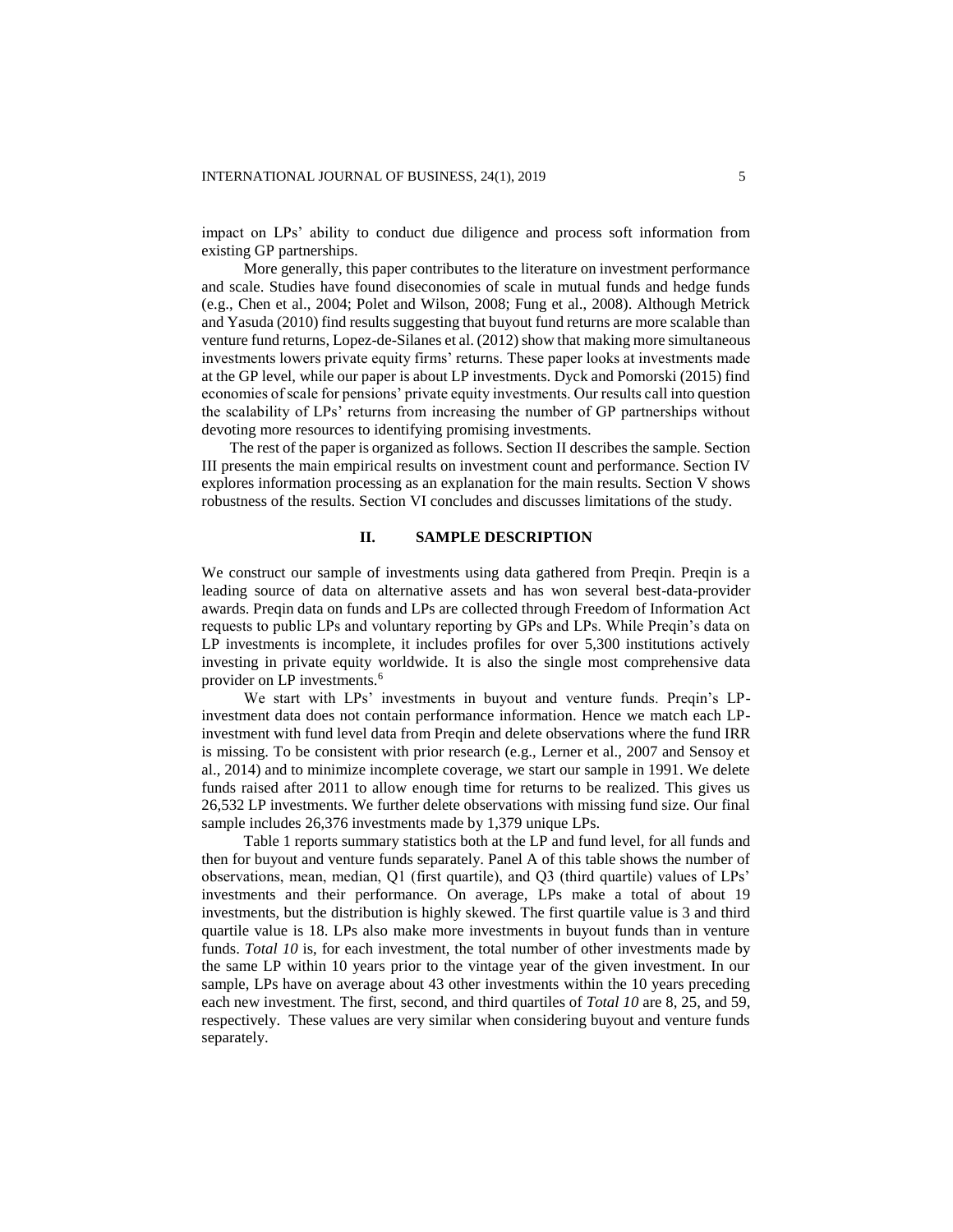# 6 Cavagnaro and Wang

# **Table 1** Summary statistics

|                              |        |          | All Funds |        |                |        |          | <b>Buyout Funds</b> |                |                | Venture Funds |        |        |        |      |
|------------------------------|--------|----------|-----------|--------|----------------|--------|----------|---------------------|----------------|----------------|---------------|--------|--------|--------|------|
|                              | N      | Mean     | Median    | Q1     | Q <sub>3</sub> | N      | Mean     | Median              | Q1             | Q <sub>3</sub> | N             | Mean   | Median | Q1     | Q3   |
| No. of investments<br>per LP | 1,376  | 19.17    | 6         | 3      | 18             | 1,207  | 15.34    | 6                   | $\overline{2}$ | 15.5           | 929           | 8.58   | 3      |        | 8    |
| Total 10                     | 26,376 | 43.21    | 25        | 8      | 59             | 18,454 | 42.46    | 25                  | 9              | 58             | 7,922         | 44.94  | 25     | 8      | 62   |
| <b>IRR</b>                   | 26,376 | 12.97    | 11        | 4.7    | 18             | 18,454 | 13.80    | 12.7                | 8              | 18.8           | 7,922         | 11.04  | 5.20   | $-2.8$ | 15.2 |
| Fund multiple                | 25,889 | 1.72     | 1.58      | 1.26   | 1.96           | 18,096 | 1.71     | 1.65                | 1.39           | 1.99           | 7,793         | 1.73   | 1.31   | 0.84   | 1.81 |
| Fund size                    | 26,376 | 2,332.08 | 830       | 332.67 | 3,024.50       | 18,454 | 3,137.87 | 1641                | 604.20         | 4,000          | 7,922         | 458.35 | 300    | 167    | 572  |
| Panel B: Fund level          |        |          |           |        |                |        |          |                     |                |                |               |        |        |        |      |
| IRR                          | 2,063  | 13.25    | 10.5      | 1.9    | 19.6           | 1,160  | 14.35    | 13.00               | 7.1            | 20.6           | 903           | 11.84  | 5.7    | $-3.6$ | 17.0 |
| Fund multiple                | 2,007  | 1.77     | 1.77      | 1.09   | 2.02           | 1,130  | 1.75     | 1.75                | 1.33           | 2.09           | 877           | 1.80   | 1.79   | 0.8    | 1.91 |
| Fund size                    | 2,063  | 760.24   | 284       | 125    | 654.50         | 1,160  | 1.158.61 | 455.9               | 213.92         | 1,106.80       | 903           | 248.48 | 162    | 75     | 303  |
| No. of LPs                   | 2,063  | 12.79    | 8         | 4      | 15             | 1,160  | 15.91    | 9                   | 4              | 19             | 930           | 8.78   | 6      | 3      | 12   |

# Panel C: Returns by quartile of 10-year investment count (Total 10)

|                |       | All Funds |       |               |       | Buyout Funds |       |               |       | Venture Funds |      |               |  |
|----------------|-------|-----------|-------|---------------|-------|--------------|-------|---------------|-------|---------------|------|---------------|--|
| Total 10       | IRR   |           |       | Fund Multiple |       | IRR          |       | Fund Multiple |       | IRR           |      | Fund Multiple |  |
| Quartiles      | Mean  | Median    | Mean  | Median        | Mean  | Median       | Mean  | Median        | Mean  | Median        | Mean | Median        |  |
| Q1             | 15.05 | 1.85      | 12.00 | . 65          | 15.32 | 1.80         | 13.60 | . 68          | 14.43 | 1.98          | 6.50 | 1.35          |  |
| Q <sub>2</sub> | 13.40 | 1.76      | 11.10 | l.58          | 13.72 | 1.70         | 12.60 | 1.65          | 13.10 | 1.92          | 5.70 | 1.33          |  |
| Q3             | 12.75 | 1.68      | 11.00 | l.58          | 13.15 | 1.69         | 12.30 | 1.65          | 10.98 | 1.64          | 5.10 | 1.31          |  |
| Q4             | 10.66 | 1.57      | 10.20 | 1.55          | 13.01 | 1.66         | 12.10 | 1.62          | 5.55  | 1.38          | 4.00 | 1.29          |  |

Panel A: LP level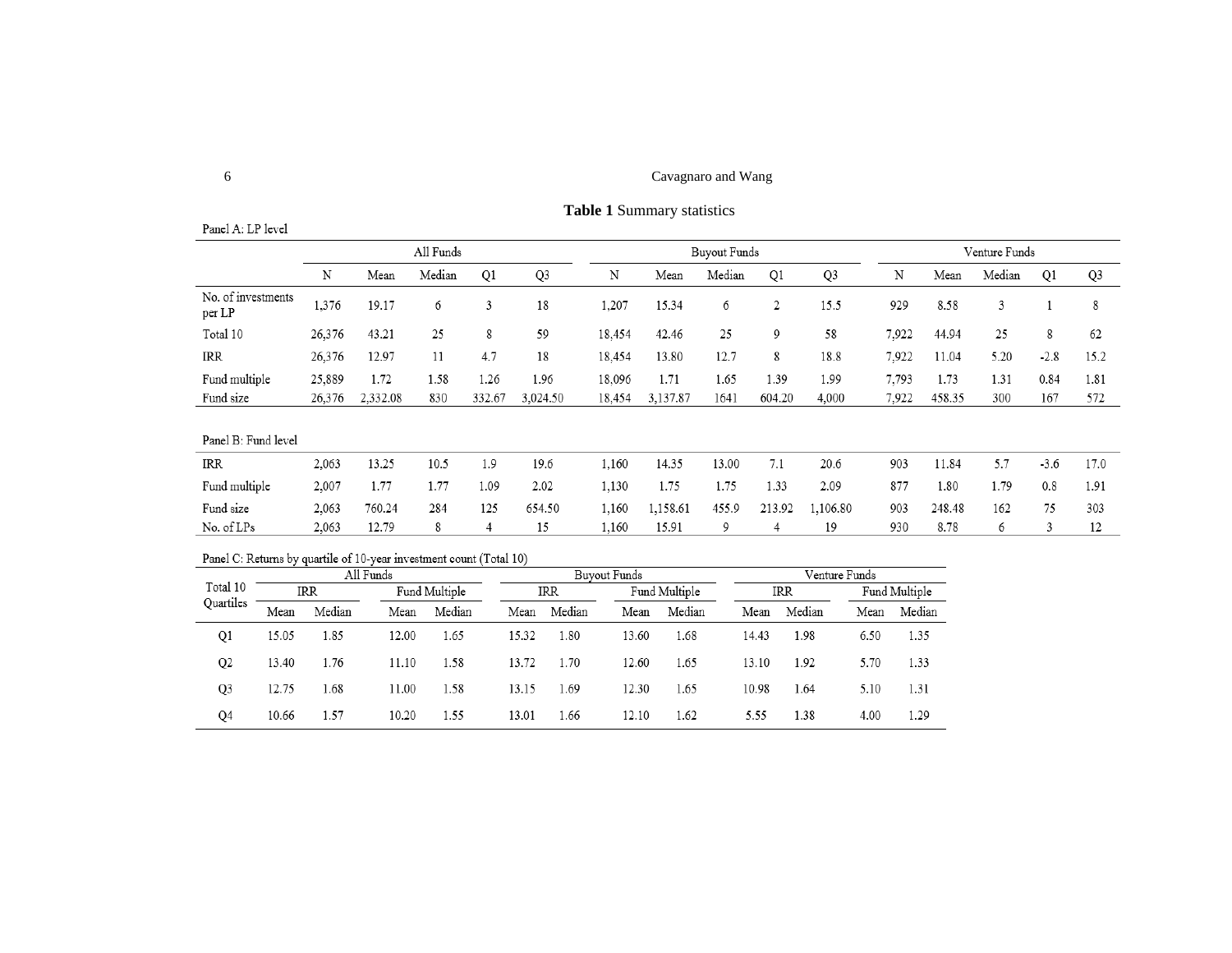The above table shows characteristics of LPs' investments in all funds, buyout funds, and venture funds separately. Panel A reports the number of observations (*N*), mean, median, first quartile (*Q1*), and third quartile (*Q3*) values of the characteristics at the LP level. *No. of investments per LP* reflects the total number of investments made by each LP. *Total 10* is the total number of investments initiated within the last 10 years of the current investment. IRR is the internal rate of return. Fund multiple is the ratio of the undiscounted sum of distributions to the undiscounted sum of capital calls (i.e., multiple of invested capital). Panel B shows statistics at the fund level. *No. of LPs* is the total number of LPs in each fund. Panel C reports the mean and median values of LPs' investment returns by quartiles based on *Total 10*.

We use two measures of returns: net-of-fees IRR, a standard measure of rate of return used in the industry, and fund multiple, which is the ratio of the undiscounted sum of distributions to the undiscounted sum of capital calls. Not all investments in our sample report fund multiples. Therefore, the number of observations is smaller for fund multiples. The average return of LPs' investments is approximately 12% IRR. This number is very similar to that reported in Cavagnaro et al. (2018), who use the same sample period.

Panel B reports summary statistics at the fund level. Similar to other studies and the numbers reported in panel A, buyout funds in our sample are much larger than venture funds and have higher returns. The average performance of funds in our sample is also close to the performance of all funds with available information in Preqin. This reduces the concern of sample representativeness. There are close to 13 LPs in each fund, on average, but buyout funds on average have close to 16 LPs while venture funds on average have close to 9 LPs per fund. Panel C breaks down returns of LPs' investments by *Total 10* quartiles. For each fund type, both IRR and fund multiples decrease with quartiles of *Total 10*. The difference in average IRR received by first and fourth quartile investors in buyout funds is economically large at 2.31%, and it is even larger for venture funds.

While we have a large sample of LP investments, our data has several limitations. First, we do not have information on gross-of-fees performance or cash flows. Second, Preqin does not contain the complete list of LP investments, even though it is a leading data provider on alternative assets. The data is better for later periods as well as for public LPs such as public pension funds. This limitation applies to all research on LP investments, as there is no complete list of LPs' investments in private equity. Another limitation of our data is that Preqin does not provide commitment data for many of LPs' investments. In our data, 10,569 investments (less than half of the sample) include commitment amount, and these investments are mostly made by public LPs. To avoid having a biased sample, we use fund-level returns instead. Fourth, we do not have timevarying data on LPs' size. We have a snap shot of LPs' assets under management (AUM) as of January 2018. This precludes us from calculating LPs' private equity size for our sample period from 1991 to 2011. Instead, later in the paper, we correlate LPs' 10-year investment counts in 2017 to their AUM to determine whether investment counts captures LP scale. We also check the robustness of our results using size proxies and LP fixed effects in Section V.

# **III. THE RELATIONSHIP BETWEEN INVESTMENT AND RETURN**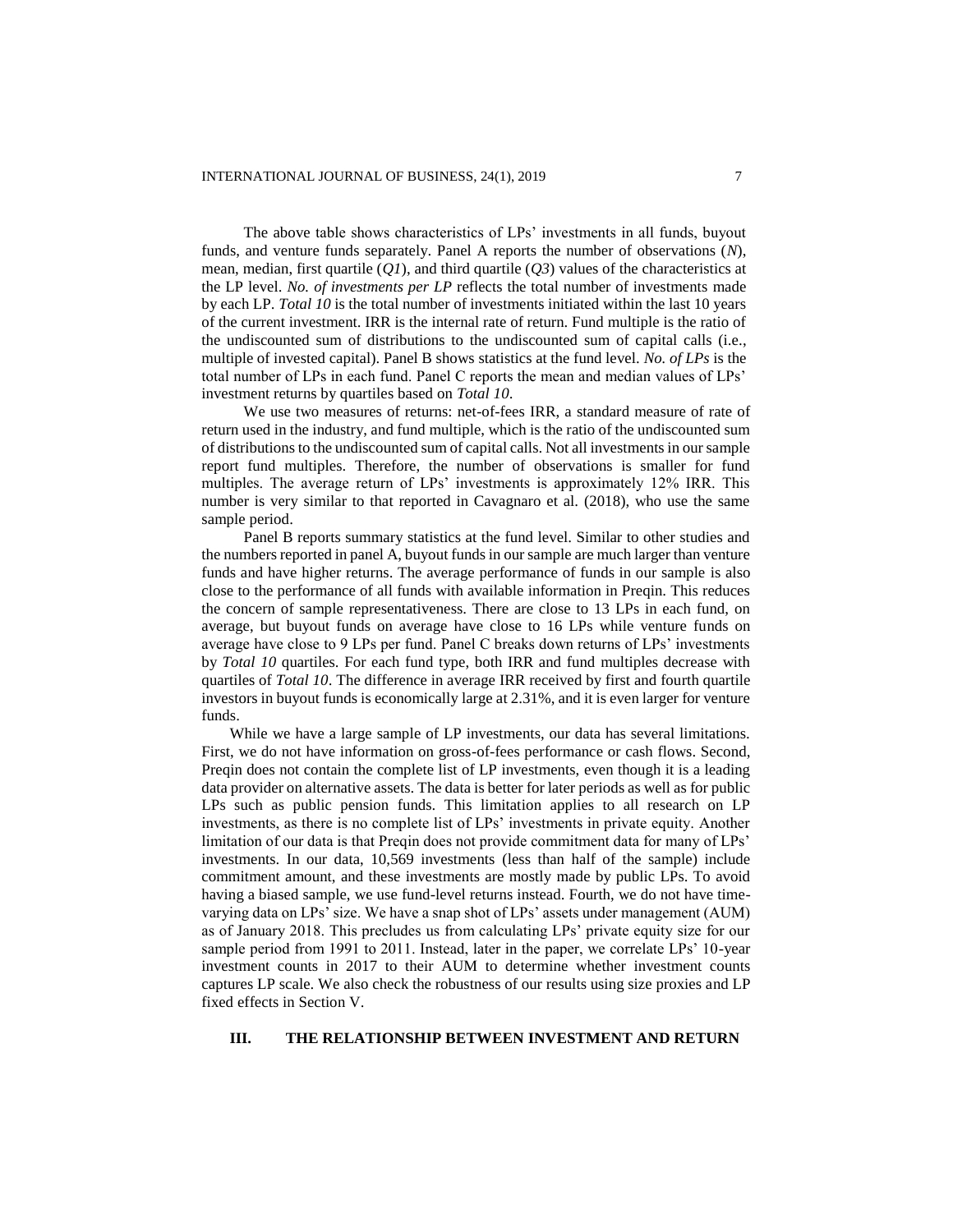Our main analyses concern the relationship between investment count and return on private equity investments. *Total 10*, the 10-year investment count, is used to capture the number of overlapping investments that may require LPs' attention and monitoring. We use log scaling of *Total 10* to normalize the distribution of this variable in our sample.

We consider returns first at the level of each LP-investment. We fit regression models to predict return based on investment count and several control variables. To account for a possibly nonlinear relationship, we include both the logarithm of *Total 10*  and its quadratic term in the regression model. We also control for fund size, LP-GP geographical proximity, and fund risk. To absorb vintage year and LP-type variations, we include vintage year fixed effects and LP type (public pension, private pension, endowment, or other) fixed effects in all specifications. We cluster the standard errors by LP to account for systematic differences among LPs in their skill at identifying funds with high return potential (Cavagnaro et al.,  $2018$ ).<sup>7</sup> We estimate the models on all funds, and buyout and venture funds separately. Importantly, estimates on subsamples still use the full sample to measure investment counts. This ensures that investment count captures the full scope of limitations on LPs' attention due to overlapping investments in private equity.

Coefficient estimates from the regression analysis are shown in Table 2. They show that, among buyout funds, the effect of investment count on return is significantly negative and convex. More precisely, for LPs' buyout investments, when returns are measured by IRR, the coefficient estimate for *Log total 10* is -.94 and its quadratic coefficient is 0.13. Using fund multiples to measure returns, the linear coefficient is -.04 and the quadratic coefficient is .01. This negative, convex, and significant relationship indicates that LPs' buyout fund returns decline with their investment counts, and that the effect slows down for LPs with the highest investment counts.

Given the significant convexity of the relationship between investment count and return, we interpret the magnitude of the effect by the expected difference in IRR (respectively, fund multiple), for different quartiles of the investment count. Based on quartile values in Table 1 and the coefficient estimates in Table 2, an investment in a buyout fund with an investment count of 8 (quartile 1 of investment count) returns 0.74% lower IRR (.028 fund multiple), on average, than an investment in a buyout fund with an investment count of 1, the minimum investment count. In other words, when an LP has made seven investments within the past ten years, their expected return on the next investment is 0.74% IRR lower than it would be if they had not made any investments in the past ten years. Increasing the investment count from 8 to 25 (the median value) reduces return by another 0.32% IRR (.008 fund multiple), on average. Increasing the investment count from 25 to 59 ( $3<sup>rd</sup>$  quartile value) reduces it by yet another 0.20% IRR (.003 fund multiple), on average.<sup>8</sup>

#### **Table 2**

#### The relationship between investment count and return

This table shows regression results relating LPs' investment counts to returns. Analyses were done separately for all funds (columns 1 and 2), buyout funds (columns 3 and 4), and venture funds (columns 5 and 6). Returns are measured by either IRR (odd columns) or fund multiple (even columns). *Log total 10* for a given investment is the logarithm of the number of investments initiated by the LP within 10 years prior to the vintage year of the fund. *Log fund size* is the logarithm of fund size. *Same country indicator* equals one if the LP and the GP are located in the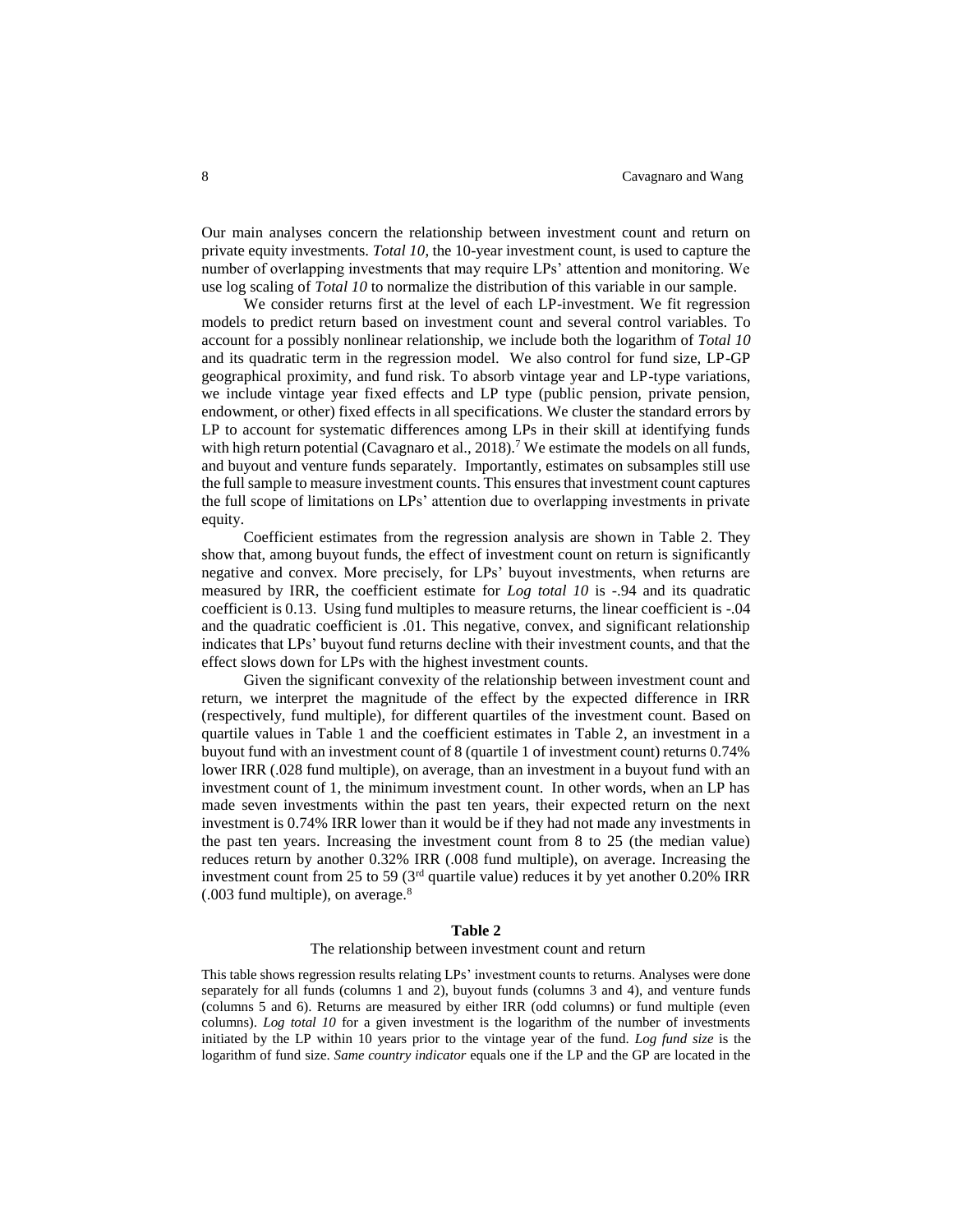same country, and zero otherwise. All specifications include vintage year and LP type fixed effects. They also control for fund region focus (country) and whether the GP is located in the US as *Additional fund risk controls*. Results for all funds include fund type fixed effects as well. Coefficient estimates and robust standard errors clustered by LP are reported in parentheses. \*\*\*, \*\*, and \* indicate significance at the 1%, 5%, and 10% level, respectively.

|                                |            | All Funds  | <b>Buyout Funds</b> |                | Venture Funds |                |
|--------------------------------|------------|------------|---------------------|----------------|---------------|----------------|
|                                | (1)        | (2)        | (3)                 | (4)            | (5)           | (6)            |
| Dependent variable:            | <b>IRR</b> | Multiple   | <b>IRR</b>          | Multiple       | <b>IRR</b>    | Multiple       |
| Log total 10                   | 0.54       | $0.06*$    | $-0.94***$          | $-0.04***$     | 1.13          | 0.13           |
|                                | (0.44)     | (0.03)     | (0.28)              | (0.01)         | (1.00)        | (0.08)         |
| Log (total $10$ ) <sup>2</sup> | $-0.09$    | $-0.01*$   | $0.13***$           | $0.01**$       | $-0.09$       | $-0.01$        |
|                                | (0.07)     | (0.00)     | (0.05)              | (0.00)         | (0.15)        | (0.01)         |
| Log fund size                  | 0.20       | 0.00       | 0.12                | $-0.00$        | $1.79***$     | $0.06***$      |
|                                | (0.12)     | (0.01)     | (0.09)              | (0.00)         | (0.42)        | (0.03)         |
| Same country indicator         | $0.68*$    | $0.06***$  | $0.57^*$            | 0.02           | 0.97          | $0.13***$      |
|                                | (0.41)     | (0.02)     | (0.29)              | (0.01)         | (1.02)        | (0.06)         |
| Intercept                      | $30.95***$ | $2.75***$  | 29.04***            | $2.66***$      | $27.25***$    | $2.50***$      |
|                                | (1.45)     | (0.08)     | (1.35)              | (0.07)         | (2.81)        | (0.20)         |
| Fund type fixed effects        | Yes        | <b>Yes</b> | N <sub>0</sub>      | N <sub>0</sub> | No            | N <sub>0</sub> |
| Vintage year fixed effects     | Yes        | Yes        | <b>Yes</b>          | Yes            | Yes           | Yes            |
| LP type fixed effects          | Yes        | <b>Yes</b> | <b>Yes</b>          | Yes            | <b>Yes</b>    | Yes            |
| Additional fund risk controls  | Yes        | <b>Yes</b> | <b>Yes</b>          | Yes            | <b>Yes</b>    | Yes            |
| Number of observations         | 26,376     | 25,889     | 18,454              | 18,096         | 7,922         | 7,793          |
| Adjusted $\mathbb{R}^2$        | 0.121      | 0.111      | 0.173               | 0.148          | 0.288         | 0.236          |

The same relationship between investment count and return does not hold for venture funds. For venture funds, and for all funds, we find an increasing, concave relationship. However, the effects are not statistically significant except in the case of all funds when returns are measured by fund multiples. One possible reason for this difference between the results for buyout and venture funds is the role of LP size. Dyck and Pomorski (2015) show that size is related to better performance among pensions, and investment count is much more strongly correlated with size for venture funds than it is for buyouts in our sample. Although we do not have LPs' size information for our entire sample period, we use LPs' AUM obtained in January 2018 to measure size as of 2017. Then, we calculate each LPs' 10-year investment count for 2017 as well. The correlation between size and investment count is 0.53 for venture funds and 0.37 for buyouts. This means that venture investments with higher investment counts tend to also be made by larger LPs, and in these cases the benefits of size may outweigh the cost of a high investment count.

The analyses above consider return and investment count separately for each investment by each LP. We also re-estimate the regression model considering each LP's average fund-size-weighted returns for each LP-year. Table 3 shows the results. As before, we find that the relationship between investment count and return is negative and convex for buyout funds but positive and concave for venture funds and for all funds. Interestingly, for buyout funds, although the negative linear effect is even larger than it was when we considered each investment separately, the quadratic effect is large enough that the return reaches its minimum when the investment count is near the median. More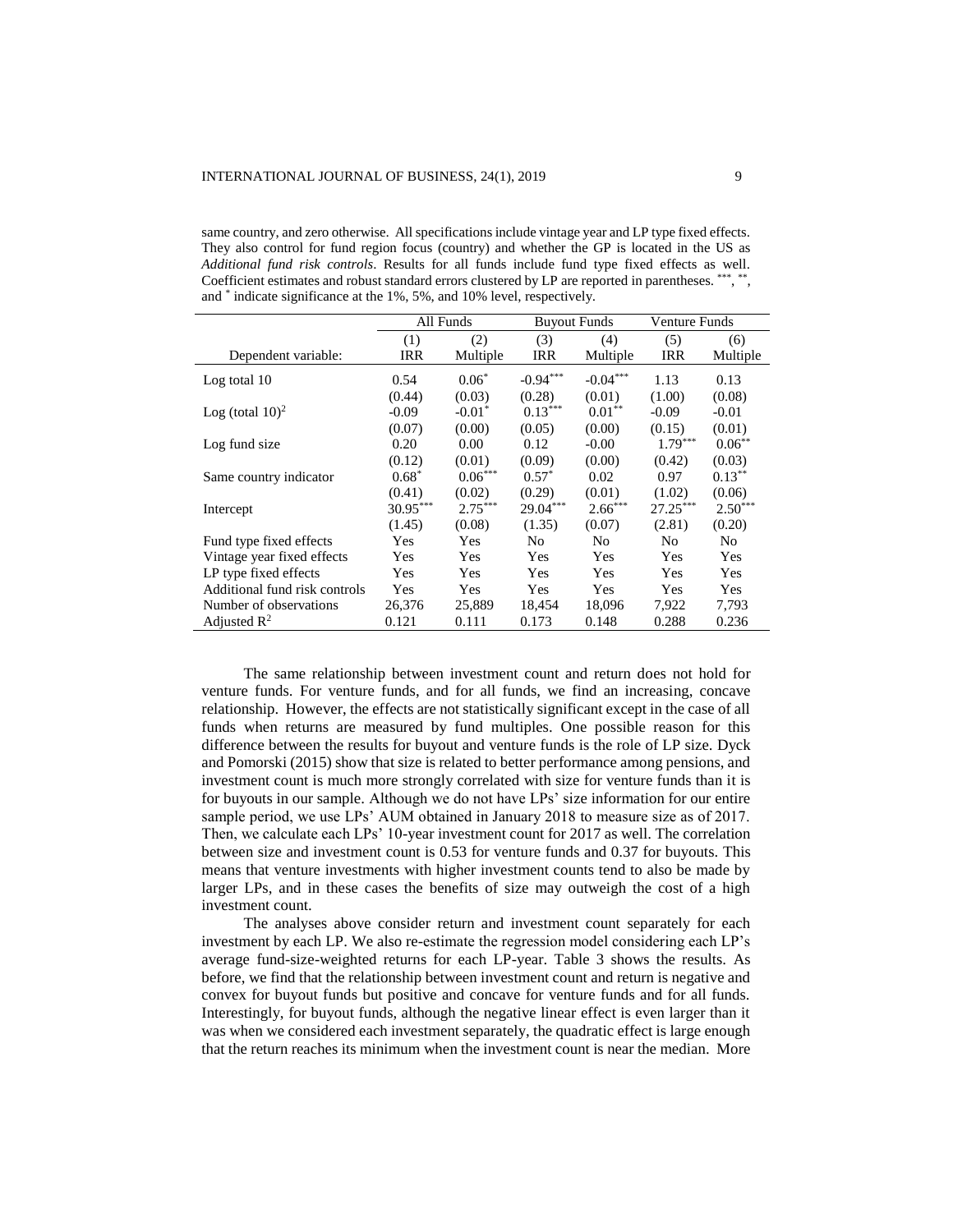specifically, LPs' average return on buyout investments are lower by 0.91% IRR, on average, in years when they have an investment count of 8 compared to years when they have an investment count of 1. That is an even larger decrease than we saw for the same investment counts based on the coefficients in Table 2. However, going from an investment count of 8 to the median investment count of 25 further decreases average return by just 0.01% IRR, on average, and going from 25 to 59 actually increases return by 0.22% IRR, on average. However, there is still a significant overall decrease of 0.70% IRR relative to the average return in years with an investment count of 1, so the overall effect of investment count is still strongly negative for the range of investment counts in our sample.

#### **Table 3**

#### The relationship between investment count and size-weighted average return

This table shows regression results relating LPs' investment counts with their weighted-average returns for a vintage year. Average returns on investments made in the same vintage year are weighed by fund size. Analyses were done separately for all funds (columns 1 and 2), buyout funds (columns 3 and 4), and venture funds (columns 5 and 6). The dependent variables are either weighted average IRR (odd columns) or weighted average fund multiples (even columns). *US LP indicator* equals one if the LP is located in the US, and zero otherwise. All specifications control for vintage year and LP type. Coefficient estimates and robust standard errors are reported in parentheses. \*\*\*, \*\*, and \* indicate significance at the 1%, 5%, and 10% level, respectively.

|                                |            | All Funds  |            | <b>Buyout Funds</b> |            | Venture Funds |
|--------------------------------|------------|------------|------------|---------------------|------------|---------------|
|                                | (1)        | (2)        | (3)        | (4)                 | (5)        | (6)           |
| Dependent variable:            | <b>IRR</b> | Multiple   | IRR        | Multiple            | <b>IRR</b> | Multiple      |
| Log total 10                   | 0.51       | $0.17***$  | $-1.65***$ | $-0.05$             | $3.88*$    | $0.45***$     |
|                                | (0.83)     | (0.06)     | (0.69)     | (0.03)              | (2.25)     | (0.17)        |
| Log (total $10$ ) <sup>2</sup> | 0.06       | $-0.06***$ | $0.71***$  | 0.02                | $-0.89$    | $-0.14***$    |
|                                | (0.31)     | (0.02)     | (0.25)     | (0.01)              | (0.85)     | (0.06)        |
| US LP indicator                | $-1.64***$ | $-0.04$    | $-1.39***$ | $-0.05***$          | $-0.52$    | $-0.02$       |
|                                | (0.40)     | (0.02)     | (0.33)     | (0.02)              | (1.17)     | (0.06)        |
| Intercept                      | $34.57***$ | $3.01***$  | $29.07***$ | $2.63***$           | 43.12***   | $3.38***$     |
|                                | (1.82)     | (0.11)     | (1.25)     | (0.07)              | (3.64)     | (0.26)        |
| Vintage year fixed<br>effects  | Yes        | Yes        | Yes        | Yes                 | Yes        | Yes           |
| LP type fixed effects          | Yes        | Yes        | Yes        | Yes                 | Yes        | Yes           |
| Number of observations         | 8,624      | 8,513      | 6,126      | 6,033               | 2,493      | 2,458         |
| Adjusted $\mathbb{R}^2$        | 0.198      | 0.166      | 0.254      | 0.225               | 0.388      | 0.324         |

# **IV. INFORMATION PROCESSING**

In this section, we investigate whether the negative relationship between investment count and return is related to LPs' ability to process information. The private equity industry is marked by complex contracts with information asymmetry. Returns are also noisy, making it difficult to identify GPs whose returns are likely to persist (Korteweg and Sorensen, 2017). For LPs to maintain high returns in this environment demands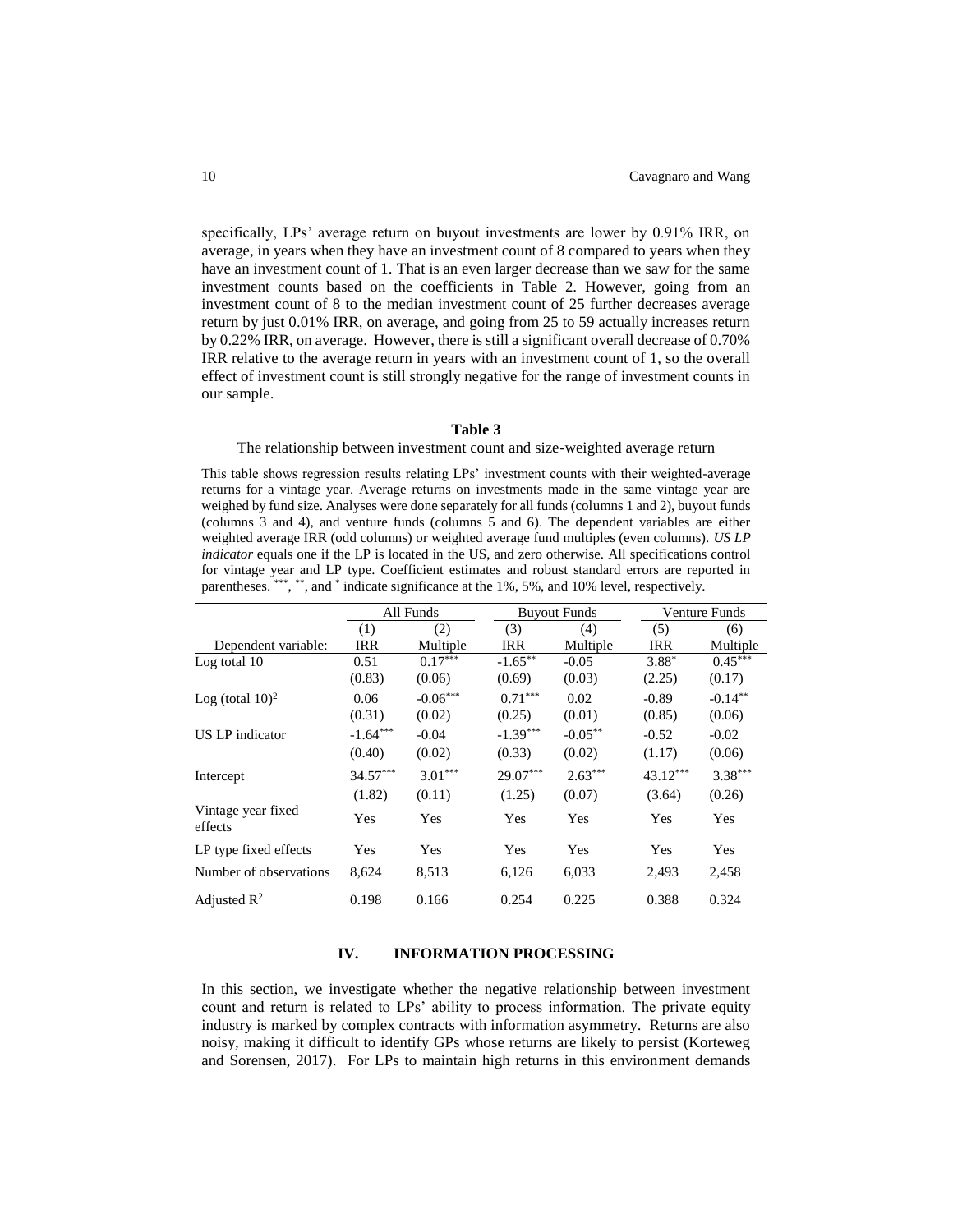effective processing of information related to the evaluation of potential investments and the monitoring of existing ones. We investigate two dimensions of information processing: due diligence, and soft information acquired from existing investments.

#### **A. Due Diligence**

The first aspect of information processing that we consider is due diligence. Although recent work has shown that larger LPs are better at conducting due diligence (Da Rin and Philappou, 2014; Dyck and Pomorski, 2015), the ability to conduct due diligence may deteriorate with more investments that require attention. Lopez-De-Silanes et al. (2015) report such a phenomenon among GPs. They find that investments held at times of a high number of simultaneous investments underperform substantially due to limitations on attention and communication. Here, we test whether the same holds for LPs due to limitations on the ability to conduct due diligence effectively.

Since LPs' ability to conduct due diligence is not observable, we divide our sample into subsets of investments that require either more or less due diligence than normal. In particular, we partition our sample data into two subsamples based on the relationship between the investing LP and the GP who raised the fund. The "new relationship" subsample consists of the investments in which the LP has not previously invested in any other funds raised by the GP. On the other hand, the "existing relationship" subsample consists of the investments in which the LP has previously invested in other funds from the same GP. Presumably, investments in the existing relationship subsample require less due diligence because of the history between the LP and the GP. If a higher investment count leads to lower returns due to a decrease in LPs' ability to conduct due diligence effectively, then the negative effect of investment count on returns should be less pronounced within the existing relationship subsample.

To test this hypothesis, we re-estimate the regression models described in Section III separately on the new relationship and existing relationship subsamples. We also do this separately for buyout and venture funds. To maintain statistical power, we consider investment-level returns rather than fund-size-weighted average LP-year returns. As in Section III, in these and all following subsamples, the investment count is based on the full sample.

Panel A of Table 4 shows the regression results for the existing relationship subsample, while Panel B of Table 4 shows the results for the new relationship subsample. Qualitatively, the results in both panels are similar to what we found in Table 2. The relationship between investment count and return is negative and convex for buyout but not venture returns. However, the relationship is only statistically significant for new-relationship buyout funds (Panel B). It is smaller and not statistically significant for existing-relationship buyout funds (Panel A). This is consistent with the notion that new-relationship funds require more due diligence, and therefore, are more affected by LPs' abilities to carry out this task.

To further investigate the possibility that a higher investment count decreases returns through a reduction in capacity for due diligence, we consider the subset of firsttime funds. These are the first funds raised by a new GP partnership. Since the process of vetting a new GP is more difficult than that for a GP with an existing track record, these investments require even more due diligence than other new-relationship funds.<sup>9</sup>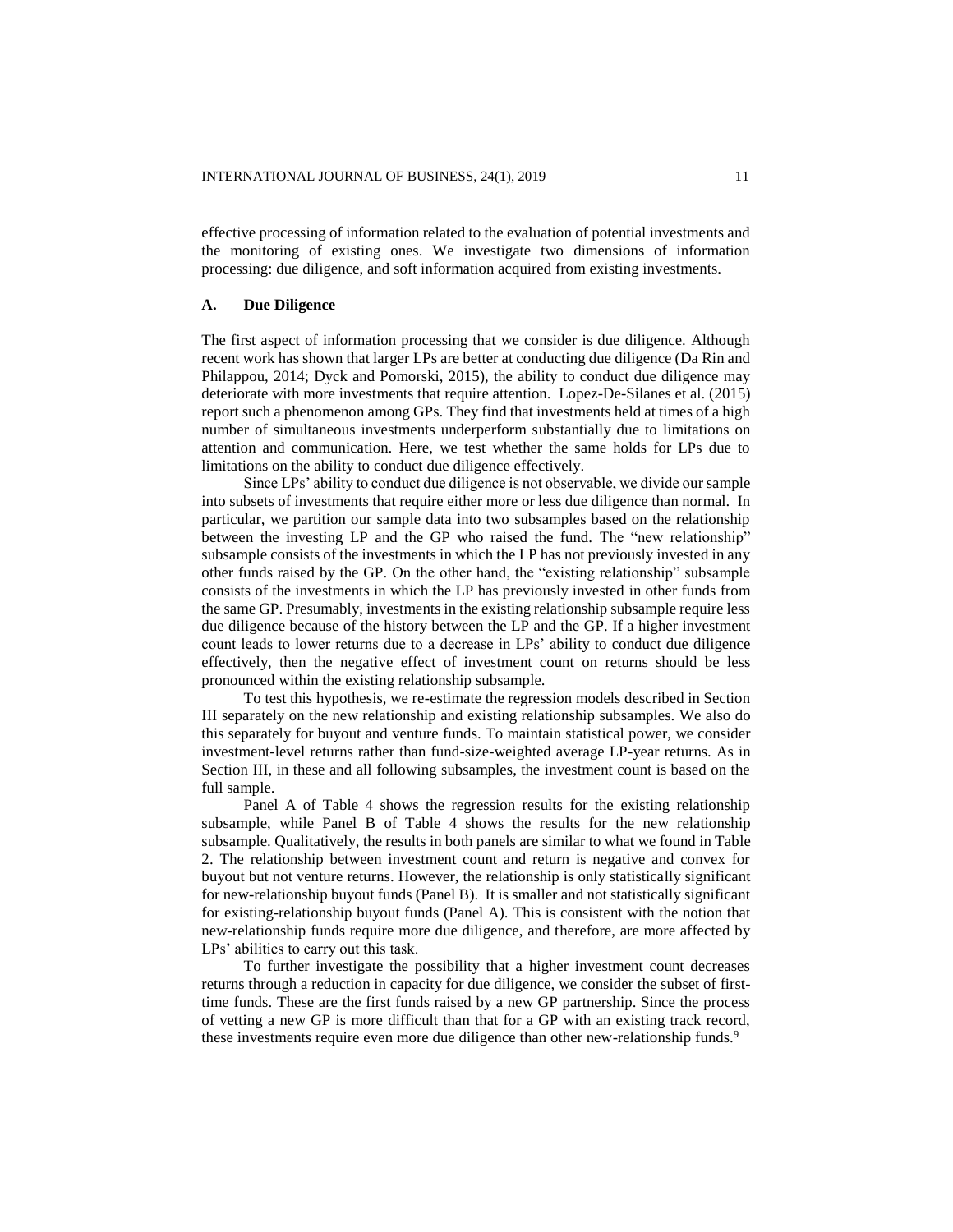# **Table 4**

#### Returns on new and existing relationship funds

This table shows regression results relating LPs' investment counts to returns on subsamples of investments in which the LP either has or has not invested previously in a fund raised by the same GP. *Log total 10* and *Log (total 10)<sup>2</sup>* are calculated using the full sample. Panel A reports results for the subsample of investments in which the LP has previously invested in a fund from the same GP. Panel B reports results for the subsample of investments in which the LP has not previously invested in any other funds raised by the same GP. Analyses were done separately for all funds (columns 1 and 2), buyout funds (columns 3 and 4), and venture funds (columns 5 and 6). Returns are measured by either IRR (odd columns) or by fund multiples (even columns). All specifications include vintage year and LP type fixed effects. Other controls included but not reported in all specifications are identical to those in Table 2. Results for all funds also control for fund type. Coefficient estimates and robust standard errors clustered by LP are reported in parentheses. \*\*\*, \*\*, and \* indicate significance at the 1%, 5%, and 10% level, respectively.

Panel A: Existing relationship subsample

|                                               | All Funds         |                   |                   | <b>Buyout Funds</b> | Venture Funds     |                   |  |
|-----------------------------------------------|-------------------|-------------------|-------------------|---------------------|-------------------|-------------------|--|
| Dependent variable:                           | (1)<br><b>IRR</b> | (2)<br>Multiple   | (3)<br><b>IRR</b> | (4)<br>Multiple     | (5)<br><b>IRR</b> | (6)<br>Multiple   |  |
| Log total 10                                  | 0.48<br>(0.84)    | $-0.05$<br>(0.08) | $-0.85$<br>(0.67) | $-0.05$<br>(0.03)   | 1.08<br>(1.53)    | $-0.14$<br>(0.21) |  |
| Log (total $10$ ) <sup>2</sup>                | $-0.05$<br>(0.11) | 0.01<br>(0.01)    | 0.11<br>(0.09)    | 0.01<br>(0.00)      | $-0.02$<br>(0.21) | 0.03<br>(0.03)    |  |
| Fund type fixed effects<br>Vintage year fixed | Yes               | Yes               | N <sub>0</sub>    | N <sub>0</sub>      | N <sub>0</sub>    | N <sub>0</sub>    |  |
| effects                                       | Yes               | <b>Yes</b>        | <b>Yes</b>        | Yes                 | Yes               | <b>Yes</b>        |  |
| LP type fixed effects                         | Yes               | <b>Yes</b>        | Yes               | Yes                 | Yes               | <b>Yes</b>        |  |
| Other controls                                | Yes               | Yes               | Yes               | Yes                 | Yes               | <b>Yes</b>        |  |
| Number of observations                        | 9,503             | 9,367             | 6,696             | 6,593               | 2,807             | 2,774             |  |
| Adjusted $\mathbb{R}^2$                       | 0.131             | 0.212             | 0.206             | 0.186               | 0.319             | 0.417             |  |

Panel B: New relationship subsample

|                                |            | All Funds  | <b>Buyout Funds</b> |                | Venture Funds  |            |  |
|--------------------------------|------------|------------|---------------------|----------------|----------------|------------|--|
|                                | (1)        | (2)        | (3)                 | (4)            | (5)            | (6)        |  |
| Dependent variable:            | <b>IRR</b> | Multiple   | <b>IRR</b>          | Multiple       | <b>IRR</b>     | Multiple   |  |
| Log total 10                   | 0.51       | $0.05*$    | $-0.90***$          | $-0.04***$     | 0.72           | 0.10       |  |
|                                | (0.44)     | (0.03)     | (0.31)              | (0.01)         | (1.08)         | (0.08)     |  |
| Log (total $10$ ) <sup>2</sup> | $-0.13*$   | $-0.01***$ | $0.11*$             | $0.00*$        | $-0.09$        | $-0.01$    |  |
|                                | (0.08)     | (0.00)     | (0.06)              | (0.00)         | (0.18)         | (0.01)     |  |
| Fund type fixed effects        | Yes        | Yes        | N <sub>0</sub>      | N <sub>0</sub> | N <sub>0</sub> | No         |  |
| Vintage year fixed<br>effects  | Yes        | Yes        | Yes                 | Yes            | Yes            | <b>Yes</b> |  |
| LP type fixed effects          | Yes        | Yes        | Yes                 | Yes            | Yes            | <b>Yes</b> |  |
| Other controls                 | Yes        | <b>Yes</b> | Yes                 | Yes            | Yes            | <b>Yes</b> |  |
| Number of observations         | 16,873     | 16,522     | 11,758              | 11,503         | 5,115          | 5,019      |  |
| Adjusted $\mathbb{R}^2$        | 0.125      | 0.108      | 0.167               | 0.143          | 0.289          | 0.220      |  |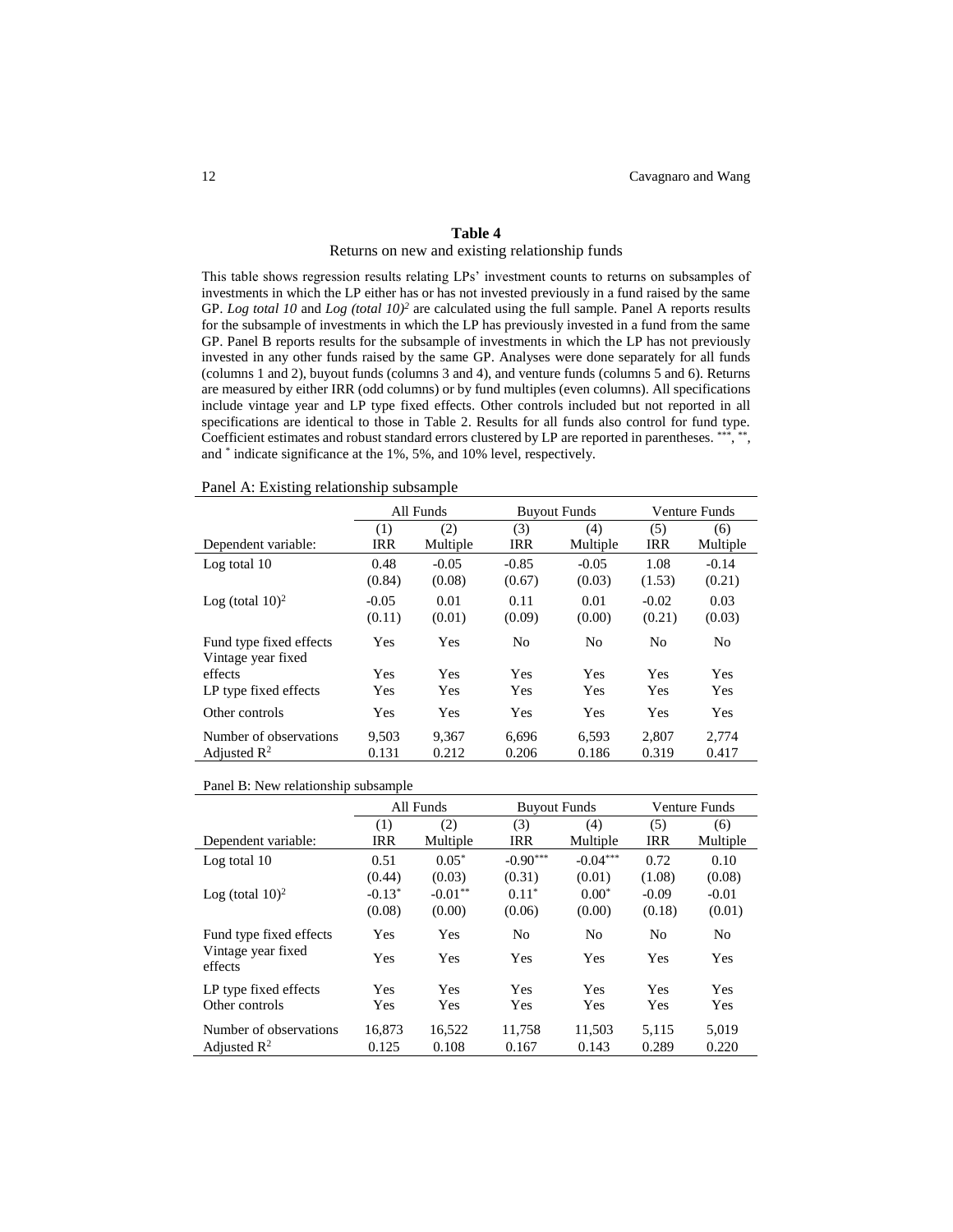We re-estimate our regression model using returns and investment counts for the subsample of LPs' investments in first-time funds. As before, we also consider buyout and venture funds separately. Note that the investment count for each investment still includes all investments initiated in the preceding 10 years, not just those in other firsttime funds. The results of the analysis are shown in Table 5.

#### **Table 5**

### Returns on first-time funds

This table shows regression results relating LPs' investment counts to returns on first-time funds only. First-time funds are the first funds raised by a new GP partnership. Analyses were done separately for all first-time funds (columns 1 and 2), just first-time buyout funds (columns 3 and 4), and just first-time venture funds (columns 5 and 6). *Log total 10* and *Log (total 10)<sup>2</sup>* are calculated using the full sample. Returns are measured by either IRR (odd columns) or fund multiples (even columns). All variables are defined in previous tables. Other controls included but not reported in all specifications are identical to those in Table 2. Vintage year fixed effects and LP type fixed effects are included in all specifications as well. For all funds, fund type fixed effects are also included. Coefficient estimates and robust standard errors clustered by LP are reported in parentheses. \*\*\*, \*\*, and \* indicate significance at the 1%, 5%, and 10% level, respectively.

|                                | All Funds  |            |            | <b>Buyout Funds</b> | <b>Venture Funds</b> |            |  |
|--------------------------------|------------|------------|------------|---------------------|----------------------|------------|--|
|                                | (2)<br>(1) |            | (3)        | (4)                 | (5)                  | (6)        |  |
| Dependent variable:            | IRR        | Multiple   | <b>IRR</b> | Multiple            | <b>IRR</b>           | Multiple   |  |
| Log total 10                   | $-0.37$    | $0.09*$    | $-1.90***$ | $-0.06***$          | 0.44                 | $0.24***$  |  |
|                                | (0.73)     | (0.05)     | (0.54)     | (0.03)              | (1.62)               | (0.11)     |  |
| Log (total $10$ ) <sup>2</sup> | 0.00       | $-0.01*$   | $0.25***$  | $0.01*$             | $-0.06$              | $-0.03*$   |  |
|                                | (0.12)     | (0.01)     | (0.10)     | (0.00)              | (0.26)               | (0.02)     |  |
| Fund type fixed effects        | Yes        | Yes        | No         | N <sub>0</sub>      | No                   | No         |  |
| Vintage year fixed effects     | <b>Yes</b> | Yes        | Yes        | <b>Yes</b>          | <b>Yes</b>           | Yes        |  |
| LP type fixed effects          | Yes        | Yes        | Yes        | Yes                 | <b>Yes</b>           | Yes        |  |
| Other controls                 | <b>Yes</b> | <b>Yes</b> | Yes        | Yes                 | <b>Yes</b>           | <b>Yes</b> |  |
| Number of observations         | 5,433      | 5.268      | 3.420      | 3.307               | 2.013                | 1,961      |  |
| Adjusted $\mathbb{R}^2$        | 0.122      | 0.122      | 0.149      | 0.176               | 0.247                | 0.193      |  |

Consistent with our hypothesis, we find an even stronger negative, convex relationship between investment counts and returns among first-time buyout funds than among all new-relationship buyout funds. When return is measured by IRR, the coefficient estimate for *Log total 10* is equal to -1.90 and is significant at the 1% level. For all new-relationship buyout funds (Panel B of Table 4) the same coefficient estimate was -0.90. The coefficient estimate for  $Log (total 10)^2$  is significantly positive. Both coefficients remain statistically significant when return is measured by fund multiple. In terms of magnitude, based on the coefficient estimates in this table, an investment in a first-time buyout fund when the LP has an investment count of 8 returns 1.51% lower IRR (0.046 lower fund multiple), on average, than an investment in a buyout fund when the LP has an investment count of 1. Going from 8 to the median investment count of 25 reduces return by another 0.66% IRR (0.018 fund multiple), on average, and going from 25 to the Q3 investment count of 59 reduces it by yet another 0.41% IRR (0.011 fund multiple), on average.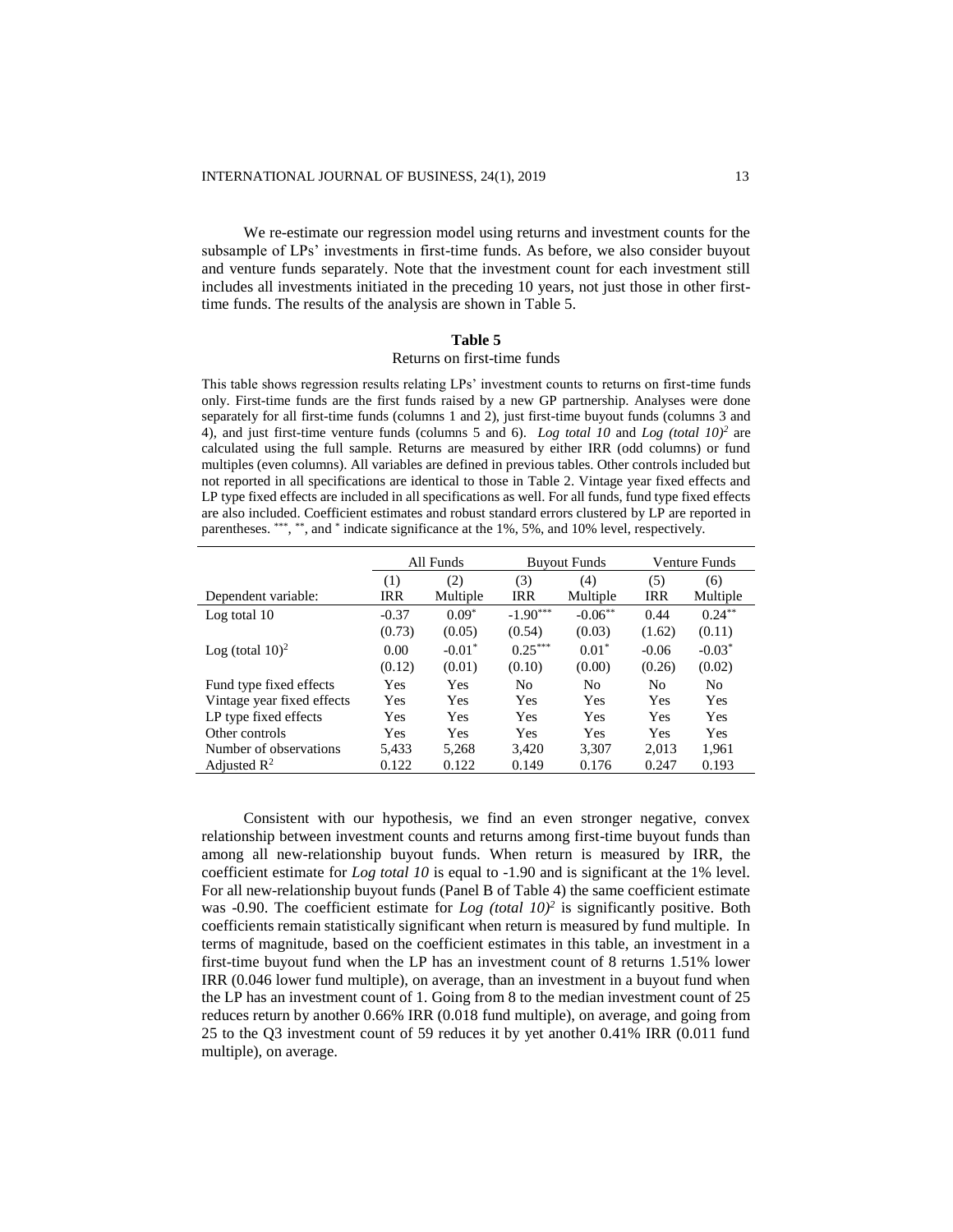As in the case of the full sample, we find mixed results for first-time venture funds and for all first-time funds. When returns are measured by IRR, neither the linear nor quadratic coefficient is statistically significant for either first-time venture funds or all first-time funds. Among first-time venture funds, when returns are measured by fund multiple, the relationship is positive and concave, just as it is for the full sample of venture funds. This is also the case for all first-time funds when returns are measured by fund multiple, although the magnitude of the effect is much smaller, presumably offset by the opposite relationship among first-time buyout funds.

# **B. Soft Information**

Our results thus far are consistent with the notion that making more overlapping investments affects LPs' ability to conduct due diligence to evaluate new funds and partnerships. Another aspect of information processing that could be affected by the number of overlapping investments is utilizing soft information from an existing GP partnership. Hochberg at al. (2013) note that existing investors learn soft information about GPs' skill that is not available to others, and that this information becomes important in evaluating the future prospects of the GPs. Making more overlapping investments that require LPs' attention can potentially affect LPs' ability to evaluate this soft information. To test this possibility, we examine LPs' decision to reinvest or abandon the subsequent funds raised by the same GP partnerships that they currently invest in. If LPs can better utilize acquired soft information, they should reinvest in funds that subsequently do well and abandon those that subsequently do poorly. The opposite should be true if higher investment counts lower LPs' ability to process soft information.

Our analysis proceeds as follows. We divide the full sample of investments into quartiles based on investment count. For example, Q1 contains the investments for which the LPs had the fewest investments in the preceding ten years (i.e., investments with the lowest investment count). For each investment, we consider the return on the follow-on fund raised by the same GP, if one exists. If the same LP reinvested in the follow-on fund, we categorize it as "reinvested." Otherwise, we categorize it as "abandoned." We then separately compute the average returns on reinvested and abandoned funds for each quartile of investment count.<sup>10</sup> This analysis is similar to that used in Lerner et al. (2007) and Sensoy et al. (2014) who evaluate LP-type performance. Table 6 presents the results by LP investment counts.

| Trouge fearing on abandoned and fem reside funds |       |       |                |       |       |                     |             |       |       |               |       |       |  |
|--------------------------------------------------|-------|-------|----------------|-------|-------|---------------------|-------------|-------|-------|---------------|-------|-------|--|
|                                                  |       |       | All Funds      |       |       | <b>Buyout Funds</b> |             |       |       | Venture Funds |       |       |  |
|                                                  | 01    | 02    | O <sub>3</sub> | Q4    | Q1    | Q <sub>2</sub>      | Q3          | 04    | Q1    | Q2            | Q3    | 04    |  |
| Average IRR                                      |       |       |                |       |       |                     |             |       |       |               |       |       |  |
| Reinvested                                       | 13.63 | 12.63 | 11.85          | 12.09 | 13.91 |                     | 12.55 12.57 | 12.77 | 12.88 | 12.91         | 10.08 | 10.77 |  |
| Abandoned                                        | 12.99 | 12.66 | 13.74          | 14.47 | 13.88 | 13.37               | 13.55       | 14.53 | 10.67 | 9.9           | 14.33 | 14.31 |  |
| Average Multiple                                 |       |       |                |       |       |                     |             |       |       |               |       |       |  |
| Reinvested                                       | 1.57  | 1.54  | 1.59           | 1.56  | 1.74  | 1.67                | 1.65        | 1.66  | 1.74  | 2.04          | 1.67  | 1.65  |  |
| Abandoned                                        | 1.74  | 1.75  | 1.66           | 1.66  | 1.59  | 1.53                | 1.56        | 1.54  | 1.53  | 1.56          | 1.69  | 1.61  |  |
|                                                  |       |       |                |       |       |                     |             |       |       |               |       |       |  |

**Table 6** Average returns on abandoned and reinvested funds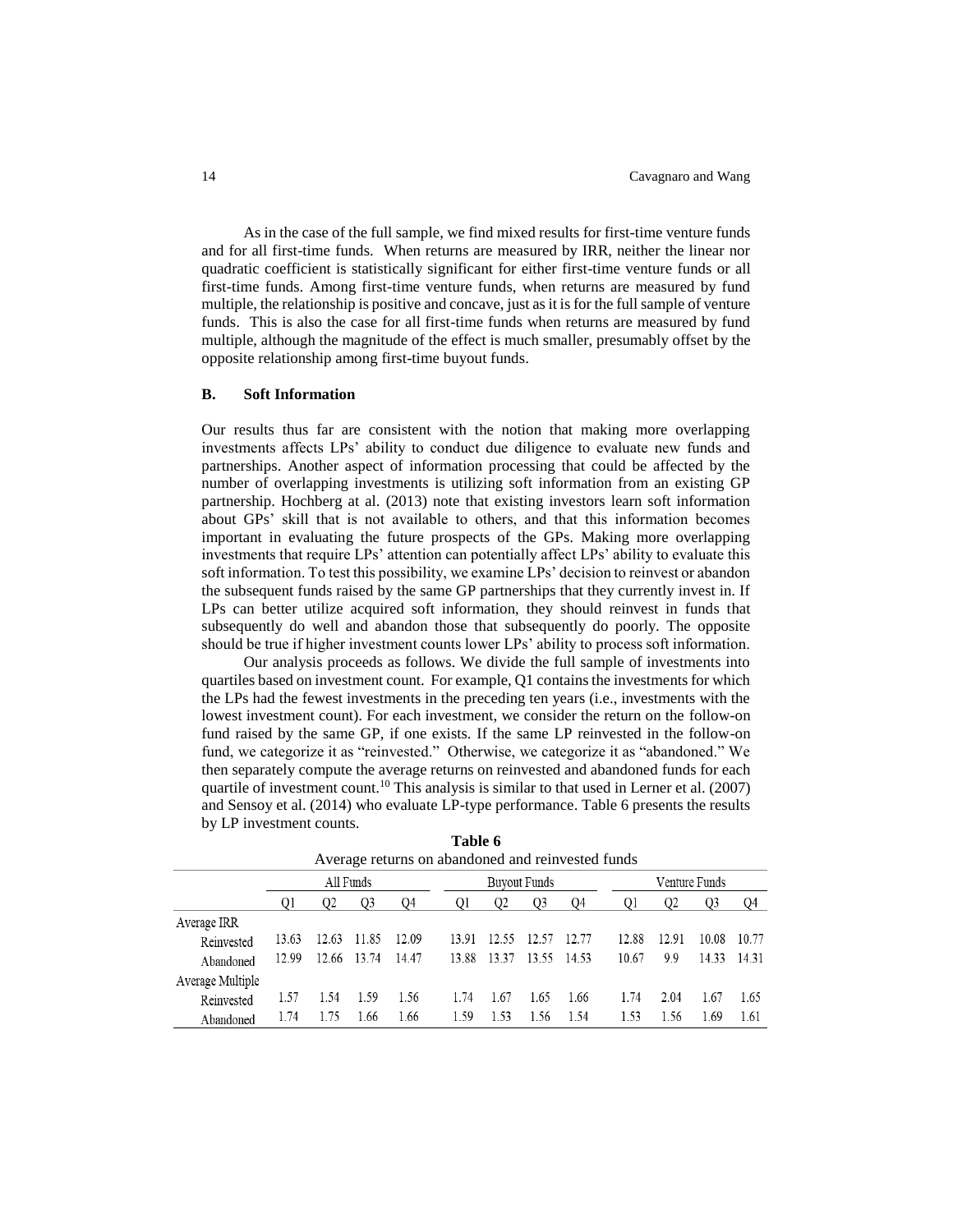This table shows average returns of LPs' reinvested and abandoned funds. Investments are divided to quartiles based on the investment count of the LP. Investments in the first quartile  $(QI)$  have the lowest investment count, and investments in fourth quartile (*Q4*) have the highest investment count. For each investment, the follow-on fund from the same GP is categorized as reinvested if the same LP reinvested in that fund, or abandoned otherwise. *Reinvested* shows the average returns, measured by IRR and fund multiples, of reinvested follow-on funds. *Abandoned* shows the average returns of abandoned follow-on fundsAs the table shows, IRRs of reinvested funds are highest for LPs in the lowest investment count quartile (Q1) and lowest for those in the highest quartile (Q4). This result holds for all funds and for buyout and venture funds separately, and maintains when returns are measured as fund multiples instead of IRR. Most strikingly, the abandoned funds of LPs with the highest investment count perform exceptionally well. For example, for buyout funds, the average IRR of abandoned funds for LPs in the fourth quartile is 14.53%. This is higher than the average IRR of the same LPs' reinvested funds (12.77%) and higher than the average IRR of abandoned funds of LPs in the first quartile (13.88%). The same is true for venture funds as well. These results are consistent with the notion that making more investments hinders LPs' ability to utilize soft information to evaluate GPs' future performance, and may cause LPs to make worse reinvestment decisions.

It is plausible that accessing more information, through the means of investing in more funds, helps LPs learn and gain experience, which can potentially benefit their future performance. To determine whether this is the case, we estimate the relationship between LPs' returns and their lag investment counts from prior investments. Results are reported in Table 7. Panel A shows results for all LP investments. Panel B presents results for the LP-investment year, where each LP's size-weighted average return for the year is used. *Log lag 10* is the total 10-year investment count as of the LPs' previous investment. Both panels show that making more investments does not help LPs outperform in their future investments.

#### **Table 7**

#### The relationship between past investment count and return

This table shows regression results relating LPs' returns to their past investment counts. Analyses were done separately for all funds (columns 1 and 2), buyout funds (columns 3 and 4), and venture funds (columns 5 and 6). *Log lag total 10* is the logarithm of each LP's 10-year investment count as of the LP's previous investment. All specifications include vintage year fixed effects and LP type fixed effects. Regressions for all funds also include fund type fixed effects. Other controls included but not reported are identical to those in Tables 2 and 3. Panel A shows returns from the full sample. Standard errors are clustered by LP. Panel B shows results using weighted-average returns of LPs for each vintage year. Robust standard errors are in parentheses. \*\*\*, \*\*, and \* indicate significance at the 1%, 5%, and 10% level, respectively.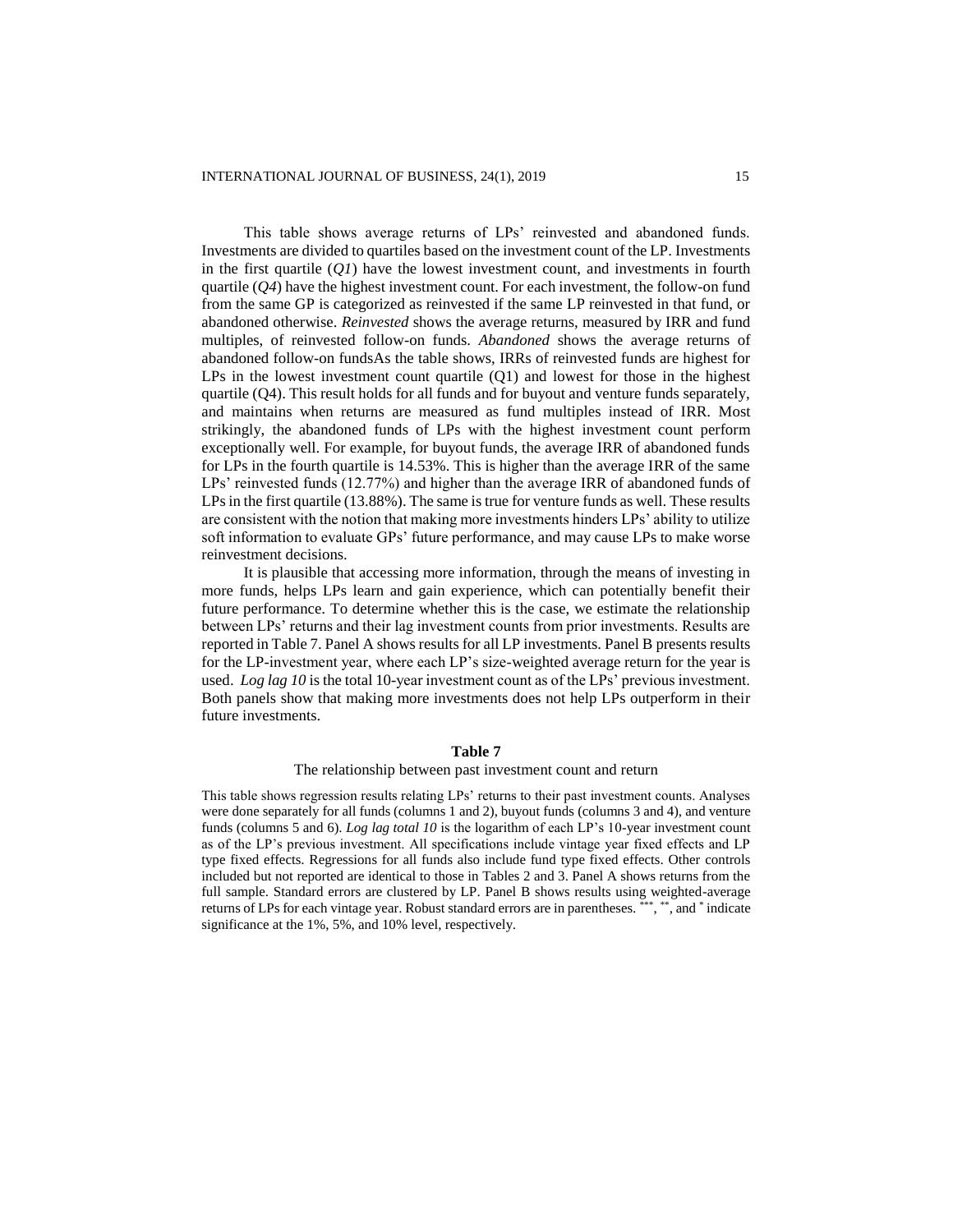#### 16 Cavagnaro and Wang

| Panel A: All returns               |         |           |          |                     |               |          |
|------------------------------------|---------|-----------|----------|---------------------|---------------|----------|
|                                    |         | All Funds |          | <b>Buyout Funds</b> | Venture Funds |          |
|                                    | (1)     | (2)       | (3)      | (4)                 | (5)           | (6)      |
| Dependent variable:                | IRR     | Multiple  | IRR      | Multiple            | IRR           | Multiple |
| Log lag total 10                   | $-0.03$ | $-0.01$   | $-0.47*$ | $-0.03**$           | $-0.21$       | $-0.01$  |
|                                    | (0.45)  | (0.03)    | (0.25)   | (0.01)              | (0.96)        | (0.07)   |
| Log (lag total $10$ ) <sup>2</sup> | $-0.00$ | 0.00      | 0.06     | $0.00*$             | 0.12          | 0.01     |
|                                    | (0.08)  | (0.00)    | (0.04)   | (0.00)              | (0.16)        | (0.01)   |
| Fund type fixed effects            | Yes     | Yes       | No       | No                  | No            | No       |
| Vintage year fixed effects         | Yes     | Yes       | Yes      | Yes                 | Yes           | Yes      |
| LP type fixed effects              | Yes     | Yes       | Yes      | Yes                 | Yes           | Yes      |
| Other controls                     | Yes     | Yes       | Yes      | Yes                 | Yes           | Yes      |
| Number of observations             | 24,550  | 24,121    | 17,200   | 16,885              | 7,350         | 7,236    |
| Adjusted $\mathbb{R}^2$            | 0.115   | 0.113     | 0.160    | 0.136               | 0.294         | 0.249    |

#### Panel B: Weighted-average returns

|                                    |          | All Funds |            | <b>Buvout Funds</b> |            | Venture Funds |
|------------------------------------|----------|-----------|------------|---------------------|------------|---------------|
|                                    | (1)      | (2)       | (3)        | (4)                 | (5)        | (6)           |
| Dependent variable:                | IRR      | Multiple  | <b>IRR</b> | Multiple            | <b>IRR</b> | Multiple      |
| Log lag total 10                   | $-0.56$  | $-0.06*$  | $-0.44$    | $-0.04*$            | $-0.84$    | $-0.16$       |
|                                    | (0.41)   | (0.04)    | (0.34)     | (0.02)              | (1.09)     | (0.11)        |
| Log (lag total $10$ ) <sup>2</sup> | $0.20**$ | $0.01**$  | $0.12*$    | $0.01**$            | $0.39*$    | $0.04**$      |
|                                    | (0.08)   | (0.01)    | (0.07)     | (0.00)              | (0.22)     | (0.02)        |
| Vintage year fixed effects         | Yes      | Yes       | Yes        | Yes                 | Yes        | Yes           |
| LP type fixed effects              | Yes      | Yes       | Yes        | Yes                 | Yes        | Yes           |
| Other controls                     | Yes      | Yes       | Yes        | Yes                 | Yes        | Yes           |
| Number of observations             | 7,266    | 7,200     | 5,203      | 5,146               | 2,059      | 2,035         |
| Adjusted $\mathbb{R}^2$            | 0.201    | 0.189     | 0.243      | 0.220               | 0.449      | 0.383         |

# **V. ROBUSTNESS CHECKS**

Our results in previous sections are consistent with the notion that making more investments depresses LPs' buyout returns, and that this negative relationship is driven by constraints imposed on LPs' ability to process information (i.e., to conduct due diligence and evaluate soft information). In this section, we explore a number of alternative explanations and check the robustness of our results.

# **A. LP Size**

Consistently across analyses, we observe a negative relationship between return and investment count for LPs' buyout investments, but not for their venture investments. As noted before, this difference could be driven by the fact that LP size is more strongly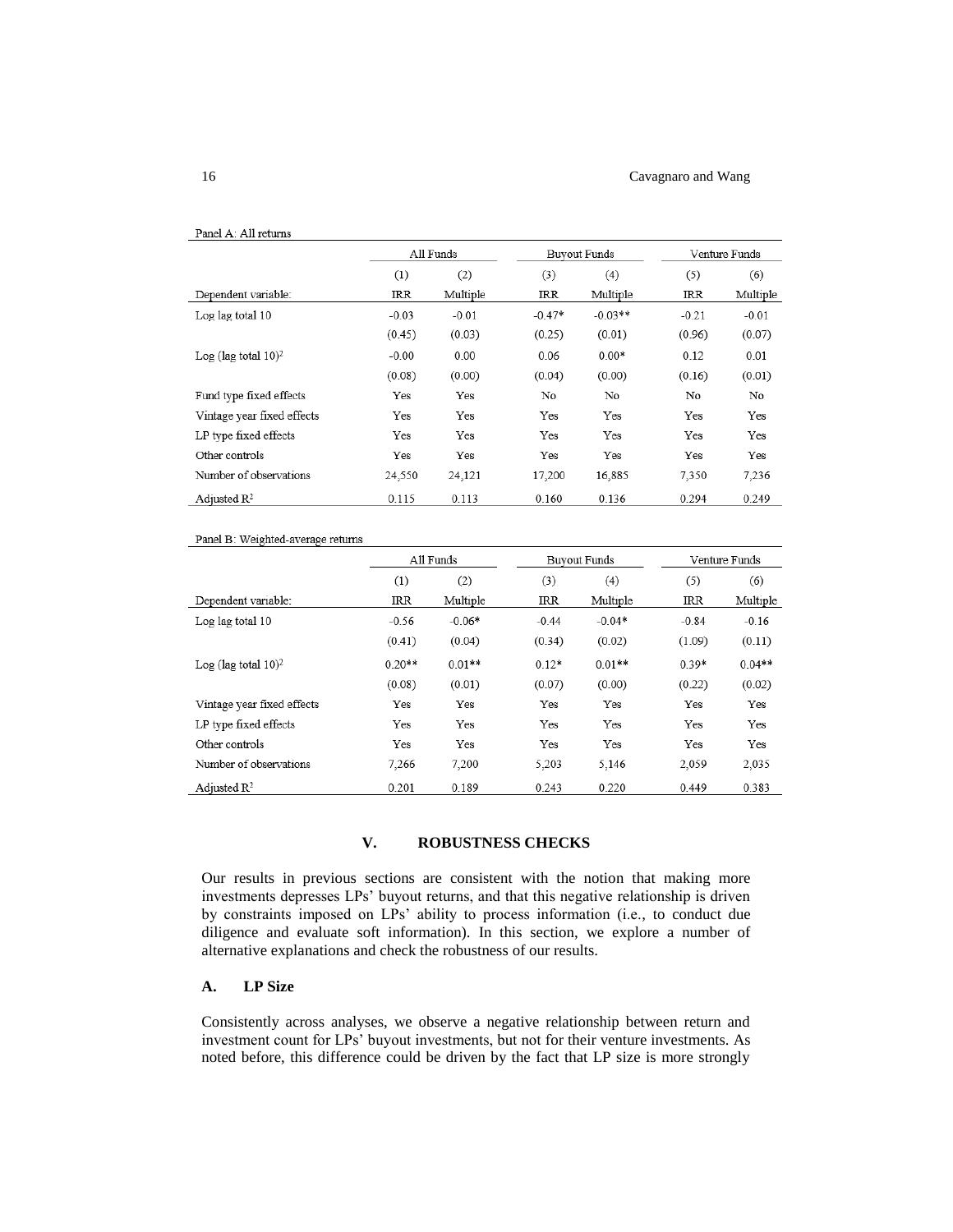correlated with investment count among investments in venture funds  $(r=0.53)$  than among investments in buyout funds  $(r=0.37)$ . To further tests this possibility, we re-run the regression analysis with additional control variables to proxy for size. Results are reported in Table 8. We create two size proxies within our data limit. The first proxy is the logarithm of the LP's AUM obtained in January 2018 (Column *Proxy 1)*. This variable remains the same throughout our sample period. The second proxy is timevarying. We divide each LP's AUM by the total number of investments the LP made from 1991 to 2017. Then, for each LP and each year, we multiply this value by the total number of investments the LP made in that year. Assuming that LPs get proportionally larger with each investment, this proxy would capture time-varying changes in LP size. Results for this proxy are reported in Colum *Proxy 2* in Table 8. After controlling for size, neither the linear nor quadratic effect of *Total 10* is significant in any specification for either venture funds or all funds, unlike the results reported in Tables 2 and 3. However, for buyout funds, we continue to observe the same negative relationship between investment count and return.

#### **B. LPs' Access to Funds and Risk Preference**

One could argue for access as an alternative explanation for the negative relationship between investment count and return among buyout funds. Successful GPs often restrict access to their funds, resulting in oversubscription of the funds raised. Sensoy et al. (2014) show that LP types differ in their access to funds and that endowments, in particular, have preferential access. Differential access could drive the negative relationship if LPs who cannot get into highest quality funds make more investments to compensate for the lack of access. However, since all of our regressions include LP-type fixed effects, our results should not be driven by differential access between LP types. In addition, we showed previously that the negative relationship is even more pronounced in the subsample of first-time funds (Table 5). First-time funds are generally difficult to raise and therefore, much less likely to have an access problem (Sensoy et al., 2014). Our results for first-time funds suggest that access is an unlikely explanation for the negative relationship between investment count and buyout returns overall.

### **Table 8**

#### Investment count and IRR with size controls

This table shows the relationship between LPs' investment counts and returns after controlling for LP size. Two proxies are used for size. Columns *Proxy 1* report results using the logarithm of assets under management (AUM) obtained in January of 2018 as a proxy for size. For the second proxy, we divide each LP's AUM by the total number of investments the LP made from 1991 to 2017. We then multiply this number by the total investments made by that LP for each vintage year. Results are reported in Columns *Proxy 2*. Other controls included are the same as those reported in previous tables. Panel A shows returns from the full sample. Standard errors are clustered by LP. Regressions for all funds also include fund type fixed effects. Panel B shows results using weighted-average annual returns of LPs who made more than one investment in a year. Vintage year fixed effects, LP type fixed effects are included in all specifications. Coefficient estimates and robust standard errors are reported. \*\*\*, \*\*, and \* indicate significance at the 1%, 5%, and 10% level, respectively.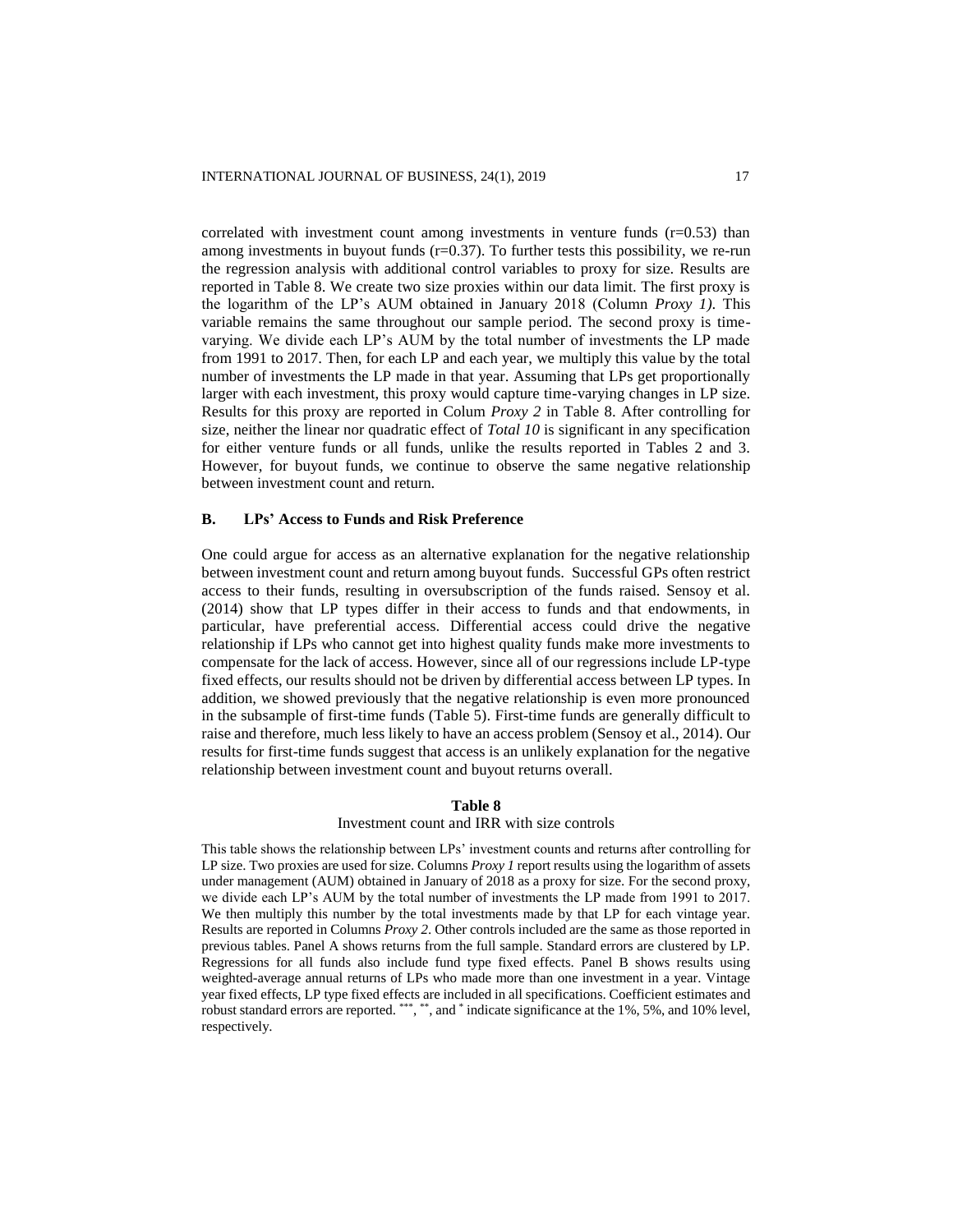#### 18 Cavagnaro and Wang

|                             | All Funds |         | <b>Buyout Funds</b> |            | Venture Funds |         |
|-----------------------------|-----------|---------|---------------------|------------|---------------|---------|
|                             | (1)       | (2)     | (3)                 | (4)        | (5)           | (6)     |
|                             | Proxy 1   | Proxy 2 | Proxy 1             | Proxy 2    | Proxy 1       | Proxy 2 |
| Log total 10                | 0.58      | 0.52    | $-0.87***$          | $-0.89***$ | 1.17          | 0.96    |
|                             | (0.45)    | (0.46)  | (0.29)              | (0.28)     | (1.02)        | (1.04)  |
| Log (total 10) <sup>2</sup> | $-0.09$   | $-0.08$ | $0.11**$            | $0.12**$   | $-0.02$       | $-0.01$ |
|                             | (0.07)    | (0.07)  | (0.05)              | (0.05)     | (0.16)        | (0.16)  |
| Fund type fixed effects     | Yes       | Yes     | No                  | No         | No            | No      |
| Vintage year fixed effects  | Yes       | Yes     | Yes                 | Yes        | Yes           | Yes     |
| LP type fixed effects       | Yes       | Yes     | Yes                 | Yes        | Yes           | Yes     |
| Other controls              | Yes       | Yes     | Yes                 | Yes        | Yes           | Yes     |
| Number of observations      | 25,855    | 25,855  | 18,060              | 18,060     | 7,795         | 7,795   |
| Adjusted $\mathbb{R}^2$     | 0.120     | 0.120   | 0.172               | 0.172      | 0.287         | 0.287   |

#### Panel B: Weighted-average returns

|                            | All Funds |         |          | <b>Buyout Funds</b> |         | Venture Funds |
|----------------------------|-----------|---------|----------|---------------------|---------|---------------|
|                            | (1)       | (2)     | (3)      | (4)                 | (5)     | (6)           |
|                            | Proxy 1   | Proxy 2 | Proxy 1  | Proxy 2             | Proxy 1 | Proxy 2       |
| Log total 5                | 0.59      | 0.50    | $-1.34*$ | $-1.39**$           | 3.63    | 3.38          |
|                            | (0.87)    | (0.87)  | (0.70)   | (0.70)              | (2.36)  | (2.40)        |
| Log (total $5)^2$          | 0.05      | 0.07    | $0.58**$ | $0.62**$            | $-0.64$ | $-0.66$       |
|                            | (0.33)    | (0.32)  | (0.25)   | (0.25)              | (0.94)  | (0.91)        |
| Vintage year fixed effects | Yes       | Yes     | Yes      | Yes                 | Yes     | Yes           |
| LP type fixed effects      | Yes       | Yes     | Yes      | Yes                 | Yes     | Yes           |
| Other controls             | Yes       | Yes     | Yes      | Yes                 | Yes     | Yes           |
| Number of observations     | 8304      | 8304    | 5888     | 5888                | 2411    | 2411          |
| Adjusted $\mathbb{R}^2$    | 0.194     | 0.194   | 0.256    | 0.256               | 0.383   | 0.383         |

We also consider the alternative explanation that investment counts are reflective of risk preferences, and that LPs who prefer less risk tend to invest in more funds and also select lower-risk funds. To the extent that LPs' objectives and risk preferences differ by their types, our results would not be affected by differences in risk preference as we include LP-type fixed effects in all specifications. In addition, we do a "value-at-risk" analysis similar to that used in Andonov et al. (2017) and Cavagnaro et al. (2018). If higher investment counts capture preference for lower-risk funds, we should expect LPs with higher investment counts to invest in less risky funds. Therefore, we look at the distribution of excess returns across investments with different investment counts. If investments with lower investment counts tend to be in riskier funds, then we should see greater variation in performance among investments with low counts than among investments with high counts.

Panel A: All returns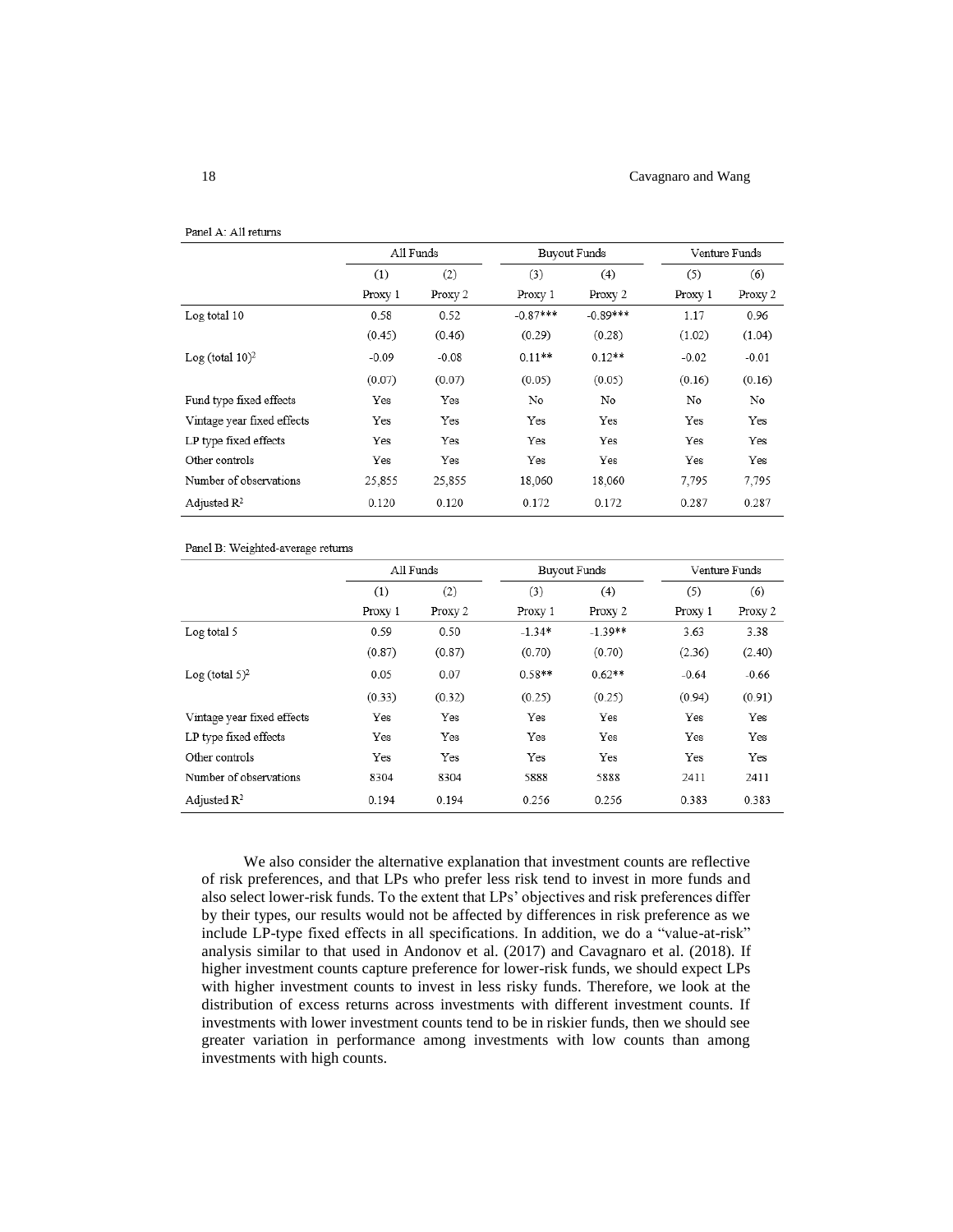We divide investments to quartiles based on *Total 10*, with the lowest investment counts in the first quartile, and the highest investment counts in the fourth quartile. We then compute the excess return for each fund by adjusting for the average returns of funds raised in the same vintage years, and of funds with the same type, GP's location, and region focus. Table 9 shows percentiles of excess returns within each quartile of investment count.<sup>11</sup> Results for both buyout and venture funds indicate that there is little or no difference between quartiles at the bottom of the excess IRR distribution. In other words, LPs with fewer investments do not experience lower lows, on average, than LPs with more investments. This runs counter to what would be expected if LPs with fewer investments were achieving higher average returns by investing in riskier funds. For buyouts in particular, the first and fifth percentile of excess IRR is identical across the four quartiles of investment count. However, in the full sample and both subsamples, excess returns at the  $50<sup>th</sup>$  percentile and above are highest in Q1 and lowest in Q4. This is consistent with our finding that higher investment counts are associated with lower returns. What the value-at-risk analysis adds is to show that this finding is not likely to be driven by differences in risk preference. If it were, then we would expect to see both higher highs and lower lows among LPs with fewer investments, with higher returns on average.

**Table 9** Investment count and excess IRR distribution

| Panel A: All Funds     |      |        |        |        |      |      |      |      |      |      |
|------------------------|------|--------|--------|--------|------|------|------|------|------|------|
| Investment             |      |        |        |        |      |      |      |      |      |      |
| Count                  | N    | 1%     | 5%     | 10%    | 25%  | 50%  | 75%  | 90%  | 95%  | 99%  |
| Q1                     | 2628 | $-4.8$ | $-0.6$ | 2.6    | 9.3  | 12.1 | 17.5 | 29   | 29.1 | 31.4 |
| Q <sub>2</sub>         | 2389 | $-4.8$ | $-0.4$ | 2.4    | 8.8  | 11.5 | 15.6 | 28   | 29.1 | 29.1 |
| Q <sub>3</sub>         | 2548 | $-4.8$ | 0.8    | 2.6    | 8.8  | 10.9 | 14.4 | 17.5 | 23.6 | 29.1 |
| Q4                     | 2559 | $-4.8$ | 0.8    | 2.6    | 8.8  | 10.9 | 14.4 | 17.5 | 23.1 | 29.1 |
| Panel B: Buyout Funds  |      |        |        |        |      |      |      |      |      |      |
| Investment             |      |        |        |        |      |      |      |      |      |      |
| Count                  | N    | 1%     | 5%     | 10%    | 25%  | 50%  | 75%  | 90%  | 95%  | 99%  |
| Q1                     | 1883 | 6.7    | 8.8    | 9.3    | 10.6 | 13.8 | 18.6 | 29   | 29.1 | 31.4 |
| Q <sub>2</sub>         | 1760 | 6.7    | 8      | 8.8    | 9.4  | 13.1 | 17.5 | 29   | 29.1 | 29.1 |
| Q <sub>3</sub>         | 1879 | 6.7    | 8.8    | 8.8    | 9.4  | 12.6 | 15.6 | 18.9 | 29   | 29.1 |
| Q4                     | 1895 | 6.7    | 8.8    | 8.8    | 9.4  | 12.8 | 14.4 | 19.6 | 23.6 | 29.1 |
| Panel C: Venture Funds |      |        |        |        |      |      |      |      |      |      |
| Investment             |      |        |        |        |      |      |      |      |      |      |
| Count                  | N    | 1%     | 5%     | 10%    | 25%  | 50%  | 75%  | 90%  | 95%  | 99%  |
| Q1                     | 745  | $-6.1$ | $-4.8$ | $-3.4$ | 0.9  | 3.6  | 12   | 24.2 | 29.8 | 31.9 |
| Q <sub>2</sub>         | 629  | $-6.1$ | $-4.8$ | $-1.5$ | 0.9  | 2.8  | 9.4  | 18.2 | 24.2 | 34.1 |
| Q3                     | 669  | $-6.1$ | $-4.8$ | $-2.5$ | 0.9  | 2.8  | 9.3  | 12.4 | 17.2 | 24.3 |
| Q4                     | 664  | $-6.1$ | $-3.4$ | $-0.6$ | 0.9  | 2.8  | 9.4  | 13.1 | 15.3 | 19.8 |

This table shows the distribution of excess returns for four quartiles of LPs based on their investment counts. Excess returns are benchmarked IRRs adjusted for average returns of funds raised in the same vintage years, and of funds with the same types, region focus, and GP location. *Q1* represents LPs with the lowest investment counts in the first quartile, and *Q4* represents LPs in the fourth quartile with the highest investment counts.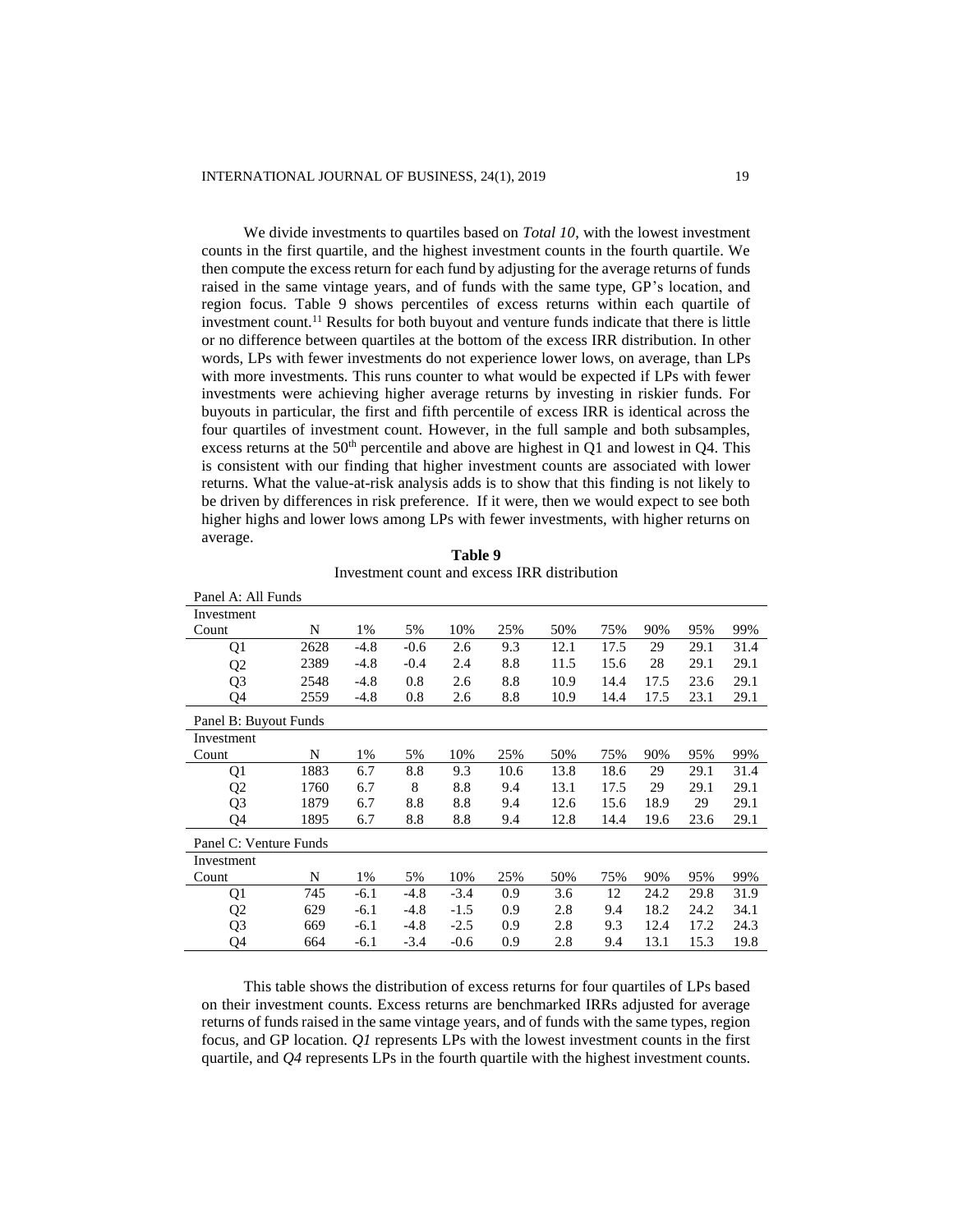*N* shows the number of observations in each quartile. Columns *1% - 99%* present percentile cutoffs for LPs' excess returns. Panel A shows results for all funds. Panel B and C each reports results for buyout funds and venture funds, respectively. As another robustness check to address the concerns that our results could be driven by differences in LP size, access, or risk, we re-run our analyses with LP fixed effects. These effects would absorb these and other unobserved variation at the LP-individual level. To reduce the number of independent variables, we drop LPs with less than four investments from the full sample.<sup>12</sup> The results are reported in Table 10. Interestingly, coefficient estimates for buyouts in this analysis are even larger in magnitude than those reported in Table 2. In other words, after controlling for LP-level variations, and dropping LPs with less than four investments, the negative relationship is even stronger. An increase in investment count from 1 to 8 decreases IRR by 1.95%, and an increase from 8 to 25 decreases IRR by an additional 0.81%. These drops are not only statistically significant but also economically large.

#### **Table 10**

#### The relationship between investment count and return with LP fixed effects

This table shows regression results of LP returns, measured by IRR and fund multiples, and LPs' 10-year investment counts. All variables are defined in Table 2. Every specification includes LP fixed effects, vintage year fixed effects, and LP type fixed effects. Regressions for all funds also include fund type fixed effects. Other controls used are identical to those reported in Table 2: logarithm of fund size, same country indicator, and additional fund risk controls. Coefficient estimates and robust standard errors clustered by fund are reported. \*\*\*, \*\*, and \* indicate significance at the 1%, 5%, and 10% level, respectively.

|                                | All Funds  |            | <b>Buyout Funds</b> |                | <b>Venture Funds</b> |                |
|--------------------------------|------------|------------|---------------------|----------------|----------------------|----------------|
|                                | (1)        | (2)        | (3)                 | (4)            | (5)                  | (6)            |
| Dependent variable:            | <b>IRR</b> | Multiple   | <b>IRR</b>          | Multiple       | <b>IRR</b>           | Multiple       |
| Log total 10                   | $-0.94$    | 0.02       | $-2.49***$          | $-0.10***$     | 0.84                 | 0.22           |
|                                | (0.83)     | (0.05)     | (0.61)              | (0.03)         | (2.07)               | (0.16)         |
| Log (total $10$ ) <sup>2</sup> | $-0.04$    | $-0.01$    | $0.37***$           | $0.01***$      | $-0.38$              | $-0.05$        |
|                                | (0.14)     | (0.01)     | (0.12)              | (0.01)         | (0.33)               | (0.04)         |
| LP fixed effects               | Yes        | Yes        | Yes                 | Yes            | <b>Yes</b>           | <b>Yes</b>     |
| Fund type fixed effects        | <b>Yes</b> | Yes        | N <sub>0</sub>      | N <sub>0</sub> | No                   | N <sub>0</sub> |
| Vintage year fixed effects     | Yes        | Yes        | Yes                 | <b>Yes</b>     | Yes                  | Yes            |
| LP type fixed effects          | Yes        | <b>Yes</b> | Yes                 | <b>Yes</b>     | Yes                  | <b>Yes</b>     |
| Other controls                 | Yes        | Yes        | Yes                 | <b>Yes</b>     | <b>Yes</b>           | <b>Yes</b>     |
| Number of observations         | 25,505     | 25,037     | 17,894              | 17,545         | 7,611                | 7,492          |
| Adjusted $\mathbb{R}^2$        | 0.153      | 0.142      | 0.219               | 0.201          | 0.351                | 0.292          |

#### **C. Alternative Measures and Sample Period**

Our analyses so far have utilized a ten year window for counting the number of overlapping investments. We choose ten years because that is the average lifetime of a fund before it is fully liquidated, and LPs need to continue to monitor the fund and evaluate new information during that period. However, one could argue that a ten-year window is too long because it is more important to monitor a fund during its investment period, which is roughly the first five years of the fund's life. The next five years tends to be the "harvesting" period, during which the fund may not require as much attention from LPs. Therefore, as an alternative to the 10-year investment count, we measure the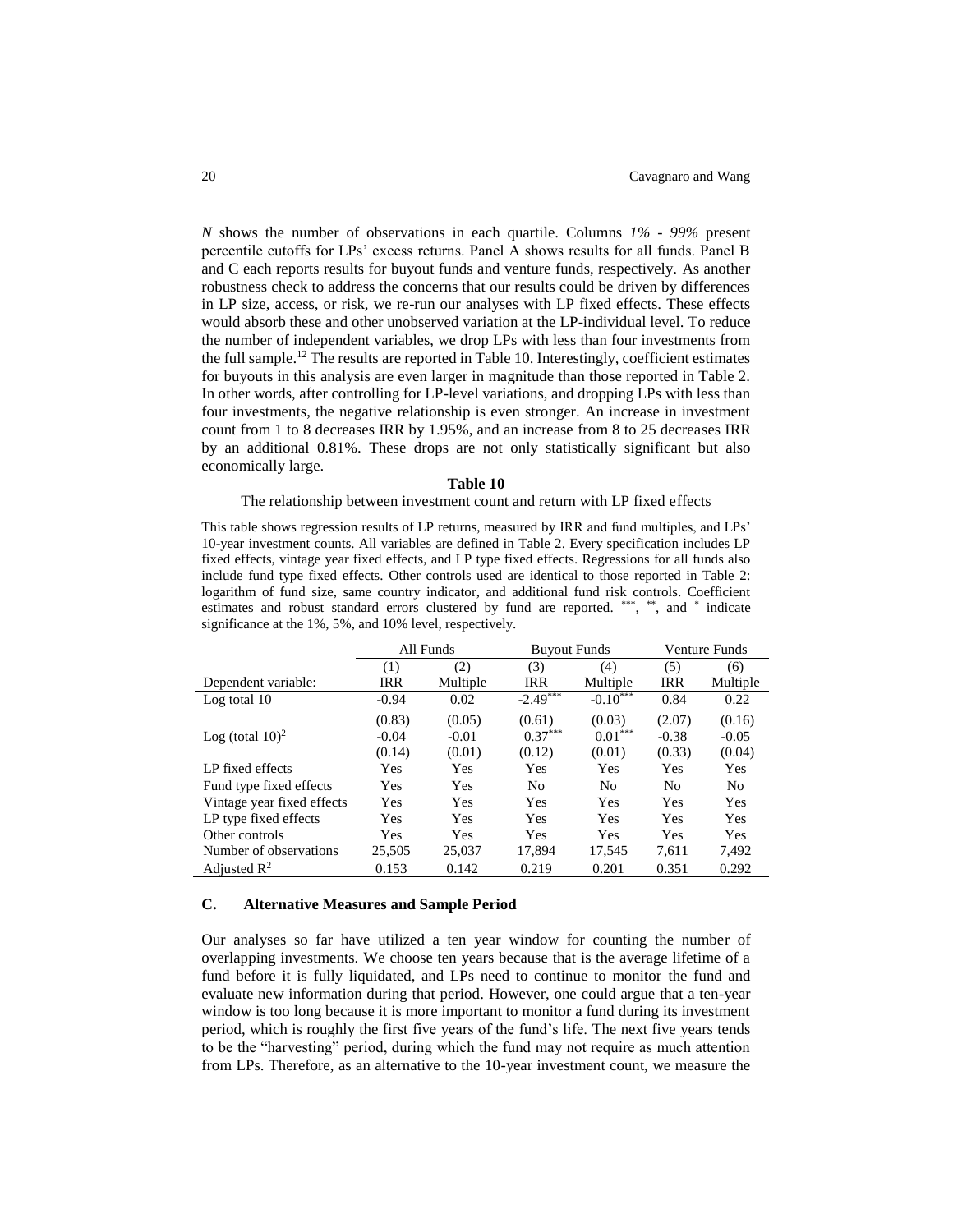five-year investment count as the total number of investments made within five years of the current investments. We repeat our primary analysis on the relationship between investment count and return using the five-year count instead of the ten-year. Results, reported in Table 11, are qualitatively identical to those from the corresponding analysis using the 10-year investment count (Table 2). We continue to observe a negative and convex relationship between investment counts and returns for buyout funds.

# **Table 11**

# The relationship between 5-year investment count and return

This table relates returns to LPs' investment counts from the last 5 years to their returns. Returns are measured by either IRR (odd columns) or fund multiples (even columns). *Log total 5* is the logarithm of each LP's total number of investments initiated within the last 5 years of the current vintage year. Other controls included but not reported are identical to those in Tables 2 and 3. Panel A shows returns for all of LPs' investments. Regressions for all funds include fund type fixed effects. Panel B shows results using LPs' weighted-average returns for each vintage year if LPs made more than one investment in that year. Vintage year fixed effects and LP type fixed effects are included in all specifications. Coefficient estimates and robust standard errors are reported. Standard errors shown in panel A are also clustered by LP. \*\*\*, \*\*, and \* indicate significance at the 1%, 5%, and 10% level, respectively.

| Panel A: All returns |  |
|----------------------|--|
|----------------------|--|

|                            |            | All Funds  |                       | <b>Buyout Funds</b> | Venture Funds  |                |
|----------------------------|------------|------------|-----------------------|---------------------|----------------|----------------|
|                            | (1)        | (2)        | (3)                   | (4)                 | (5)            | (6)            |
| Dependent variable:        | IRR        | Multiple   | IRR                   | Multiple            | <b>IRR</b>     | Multiple       |
| Log total 5                | $0.82*$    | $0.08***$  | $-0.72$ <sup>**</sup> | $-0.03***$          | 0.95           | 0.13           |
|                            | (0.44)     | (0.03)     | (0.28)                | (0.01)              | (1.00)         | (0.08)         |
| Log (total $5)^2$          | $-0.16***$ | $-0.01***$ | $0.09*$               | $0.00*$             | $-0.06$        | $-0.01$        |
|                            | (0.08)     | (0.01)     | (0.05)                | (0.00)              | (0.17)         | (0.01)         |
| Fund type fixed effects    | Yes        | Yes        | No                    | N <sub>0</sub>      | N <sub>0</sub> | N <sub>0</sub> |
| Vintage year fixed effects | Yes        | Yes        | Yes                   | Yes                 | Yes            | Yes            |
| LP type fixed effects      | Yes        | Yes        | Yes                   | Yes                 | Yes            | Yes            |
| Other controls             | Yes        | Yes        | Yes                   | Yes                 | Yes            | Yes            |
| Number of observations     | 26,376     | 25,889     | 18.454                | 18,096              | 7,922          | 7,793          |
| Adjusted $\mathbb{R}^2$    | 0.121      | 0.111      | 0.173                 | 0.147               | 0.288          | 0.236          |

Panel B: Weighted-average returns

|                            |        | All Funds | <b>Buyout Funds</b> |            | Venture Funds |          |
|----------------------------|--------|-----------|---------------------|------------|---------------|----------|
|                            | (1)    | (2)       | (3)                 | (4)        | (5)           | (6)      |
| Dependent variable:        | IRR    | Multiple  | IRR                 | Multiple   | <b>IRR</b>    | Multiple |
| Log total 5                | 0.15   | 0.04      | $-0.84***$          | $-0.04***$ | 1.24          | 0.11     |
|                            | (0.44) | (0.03)    | (0.38)              | (0.02)     | (1.19)        | (0.08)   |
| Log (total $5)^2$          | 0.08   | $-0.01$   | $0.22***$           | $0.01***$  | 0.02          | $-0.01$  |
|                            | (0.09) | (0.01)    | (0.08)              | (0.00)     | (0.26)        | (0.02)   |
| Vintage year fixed effects | Yes    | Yes       | Yes                 | Yes        | Yes           | Yes      |
| LP type fixed effects      | Yes    | Yes       | Yes                 | Yes        | Yes           | Yes      |
| Other controls             | Yes    | Yes       | Yes                 | Yes        | Yes           | Yes      |
| Number of observations     | 8.624  | 8.513     | 6.126               | 6.033      | 2.493         | 2,458    |
| Adjusted $\mathbb{R}^2$    | 0.198  | 0.166     | 0.253               | 0.225      | 0.389         | 0.322    |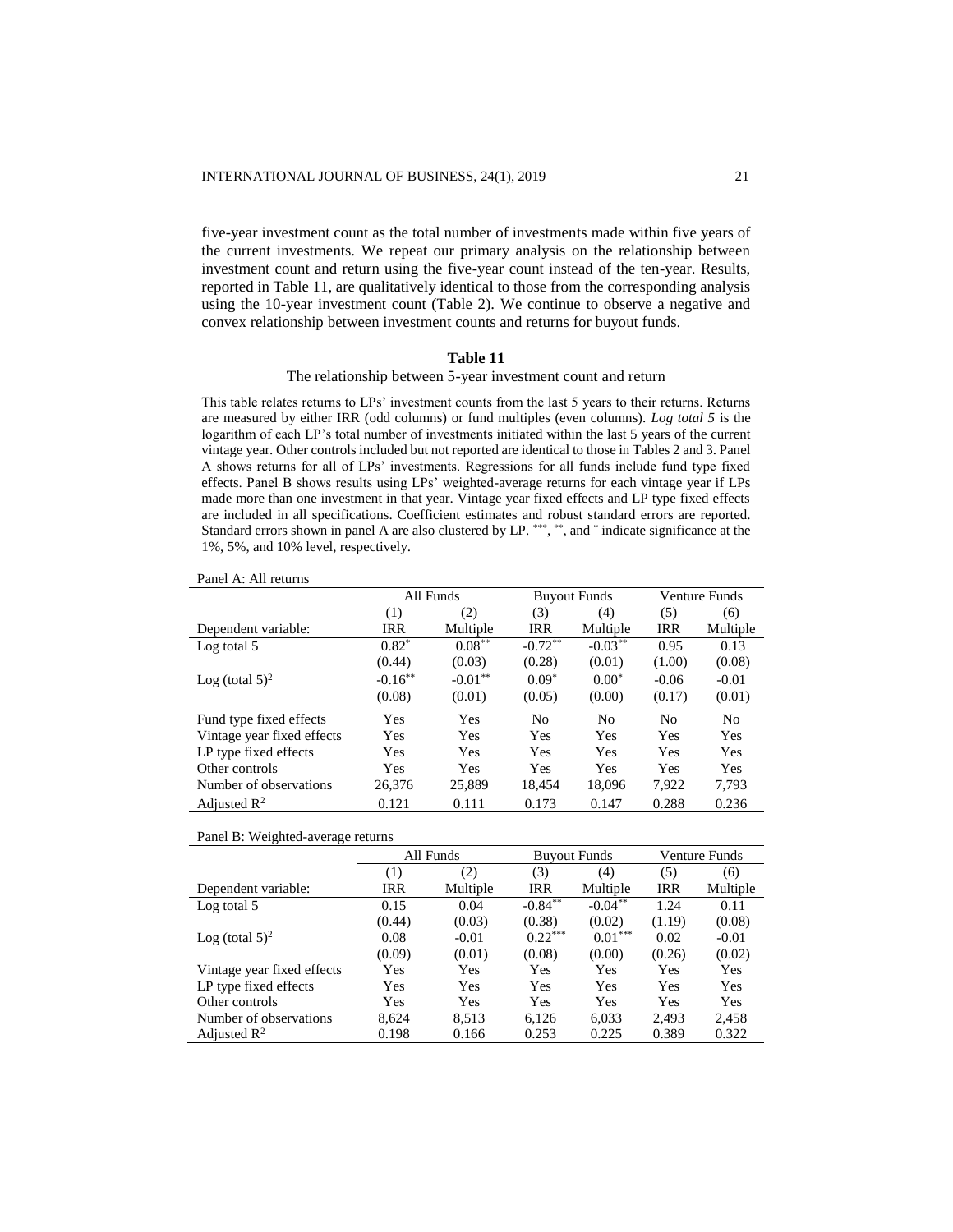We also rerun our results excluding vintage years after 2007, during the financial crisis and post-crisis period, to determine whether the results could be driven by the financial crisis. The results (not reported for brevity) also do not change meaningfully.

One could also argue that LPs may increase the number of investments after poor performance of already invested funds. The typical treatment for this kind of reverse causality is to use lag variables. However, our *Total 10* already includes lag counts from the last 10 years prior to current investments. Therefore, although we cannot completely rule out this possibility, reverse causality is unlikely to drive our results.

# **VI. CONCLUSION AND DISCUSSION**

In this paper, we use a large sample of buyout and venture investments made by institutional investors to study the scalability of LPs' returns with respect to increasing the number of investments. We find that having more overlapping investments within the past 10 years is associated with lower returns for buyout funds. Further analyses suggest that this negative relationship is driven by LPs' abilities to process information. Specifically, our results are consistent with the hypothesis that LPs with more overlapping investments are less able to conduct due diligence, especially on buyout funds, and do worse at processing soft information to evaluate the future prospects of GPs, resulting in worse reinvestment decisions. We also find that making more investments does not help LPs to outperform in the future. These results are robust to alternative explanations based on limited access, risk preferences of investors, and alternative measures of investments and returns, as well as controlling for LP size and LP-fixed effects.

There are several limitations to our data that could potentially affect our analyses. First, we do not have commitment amounts for a majority of our LPs. We also do not have information on co-investment and secondary opportunities. Therefore, we cannot accurately calculate LPs' full returns from private equity investments. It is possible that LPs with more investments have systematically higher returns than what fund-level returns indicate. In addition, our data does not include any information on the organizational structure (i.e., workload, number of employees) of the LPs, as many of them are private institutions. However, we think that robust results with LP-type and LPfixed effects reduce the concern of not controlling for organizational structure.

It is also worthwhile to note that some may view investment count as a proxy for experience. In that view, it is even more surprising that we find a negative relationship with buyout returns. However, it could help to explain the positive relationship for venture funds. Perhaps experience is more important for venture funds than for buyout funds. However, we get the same qualitative finding with a five-year window.

Overall, results in this paper point to the importance of the channel through which LPs increase their private equity allocation. While private equity has generated higher returns than the public market has, our results suggest that without allocating more resources to information processing, increasing allocation by increasing the number of investments come at the cost of identifying the most promising investment opportunities.

# **ENDNOTES**

1. 2015, 2016, and 2017 NACUBO-Commonfund Study of Endowments.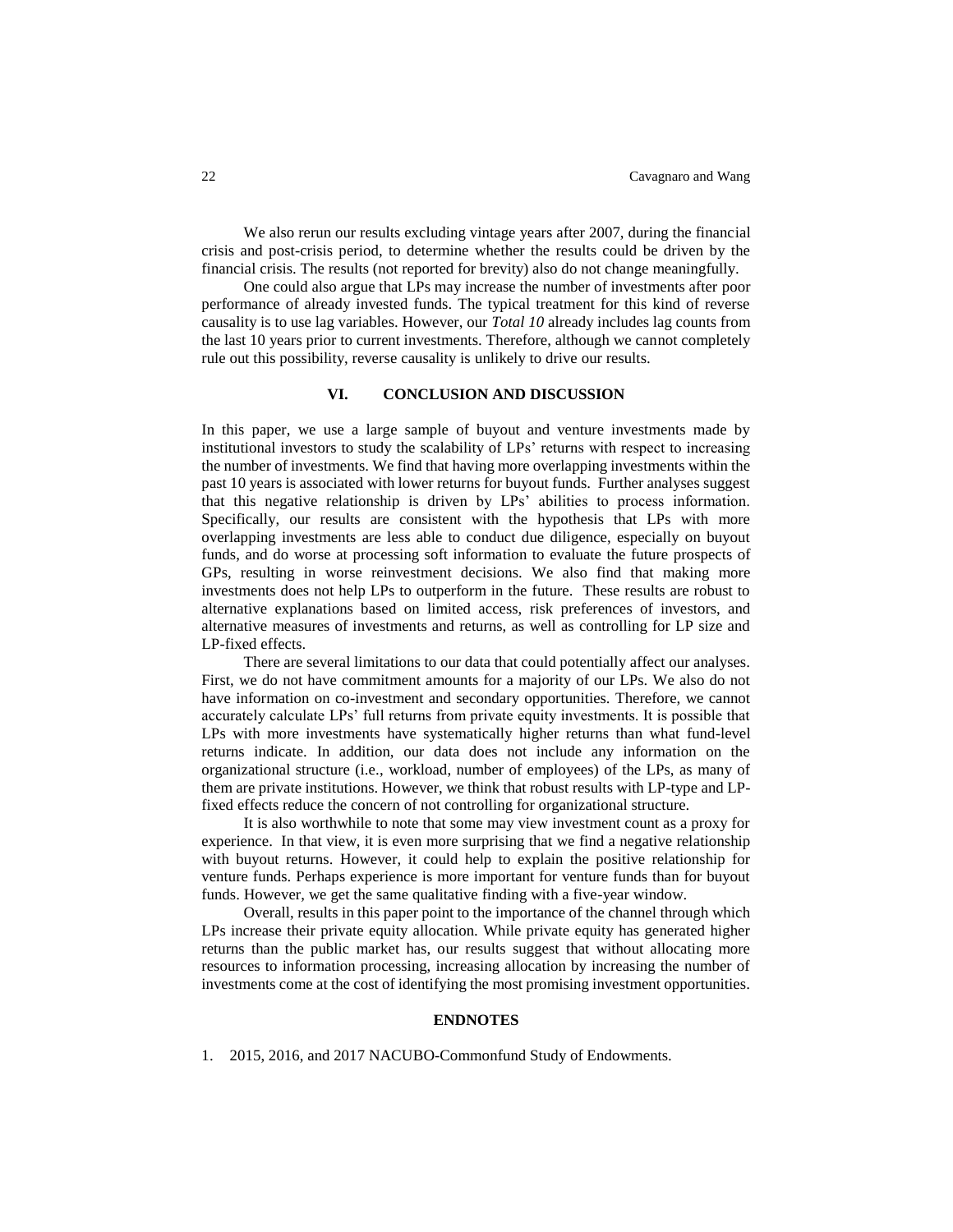- 2. See Preqin 2018 survey and ai-cio article "Preqin: 80% of Institutional Investors Bet on Alternatives" published on March 6, 2018.
- 3. See the full report at [http://docs.preqin.com/reports/Preqin-Investor-Outlook-](http://docs.preqin.com/reports/Preqin-Investor-Outlook-Alternative-Assets-H1-2018.pdf)[Alternative-Assets-H1-2018.pdf.](http://docs.preqin.com/reports/Preqin-Investor-Outlook-Alternative-Assets-H1-2018.pdf)
- 4. According to Preqin's H1 2018 investor survey, LPs examine GPs' track record, investment strategy, investment team, fees/fund terms, and data reporting guidelines when selecting funds.
- 5. To highlight the importance of reinvestment decisions, Lerner et al. (2007) note that information about the quality of different GPs is difficult to learn and often restricted to existing investors. Lerner and Schoar (2004) also argue that LPs demand information rights in order to make their reinvestment decisions.
- 6. Two other commercial databases that contain LP investments are VentureXpert from SDC and CapitalIQ. However, neither is dedicated to private equity performance, and the coverage is not as comprehensive as Preqin's. Many LPs' assets under management (AUM) are also not reported in these databases.
- 7. We also cluster standard errors by fund. Results (available upon requests) are similar.
- 8. We also run the regressions excluding LPs making only 1 investment. The magnitude of this negative relationship for buyout funds is larger. The relationship remains convex and statistically significant.
- 9. Anecdotal evidence shows that when evaluating first-time fund managers, LPs perform an extensive due diligence process that covers the firm's strategy, deal sourcing capabilities, track record, team continuity, and back office operations.
- 10. Note that if two LPs both invested in the preceding fund and one reinvested in the subsequent fund while the other abandoned it, then the return on the subsequent fund would be reflected in both averages. The return on a single fund could appear multiple times in either average depending on how many LPs either abandoned or reinvested in that fund.
- 11. Results are similar using fund multiples and are not reported for brevity.
- 12. We do not run LP-fixed effects for LPs' average LP-year returns (i.e., the specifications used in Table 3) because we would have fewer than eight thousand LP-year observations with more than one thousand LPs.

# **REFERENCES**

- Andonov, A, Y.V. Hochberg, and J.D. Rauh, 2017, "Political Representation and Governance: Evidence from the Investment Decisions of Public Pension Funds," *The Journal of Finance*, forthcoming.
- Cavagnaro, D.R., B.A. Sensoy, Y.D. Wang, and M.S. Weisbach, 2018, "Measuring Institutional Investors' Skill at Making Private Equity Investments," *The Journal of Finance*, forthcoming.
- Chen, J., H. Hong, M. Huang, and J.D. Kubik, 2004, "Does Fund Size Erode Mutual Fund Performance? The Role of Liquidity and Organization." *American Economic Review*, *94*(5), pp.1276-1302.
- Da Rin, M. and L. Phalippou, 2014, "There is Something Special about Large Investors: Evidence from a Survey of Private Equity Limited Partners." *Unpublished working paper. University of Oxford*.